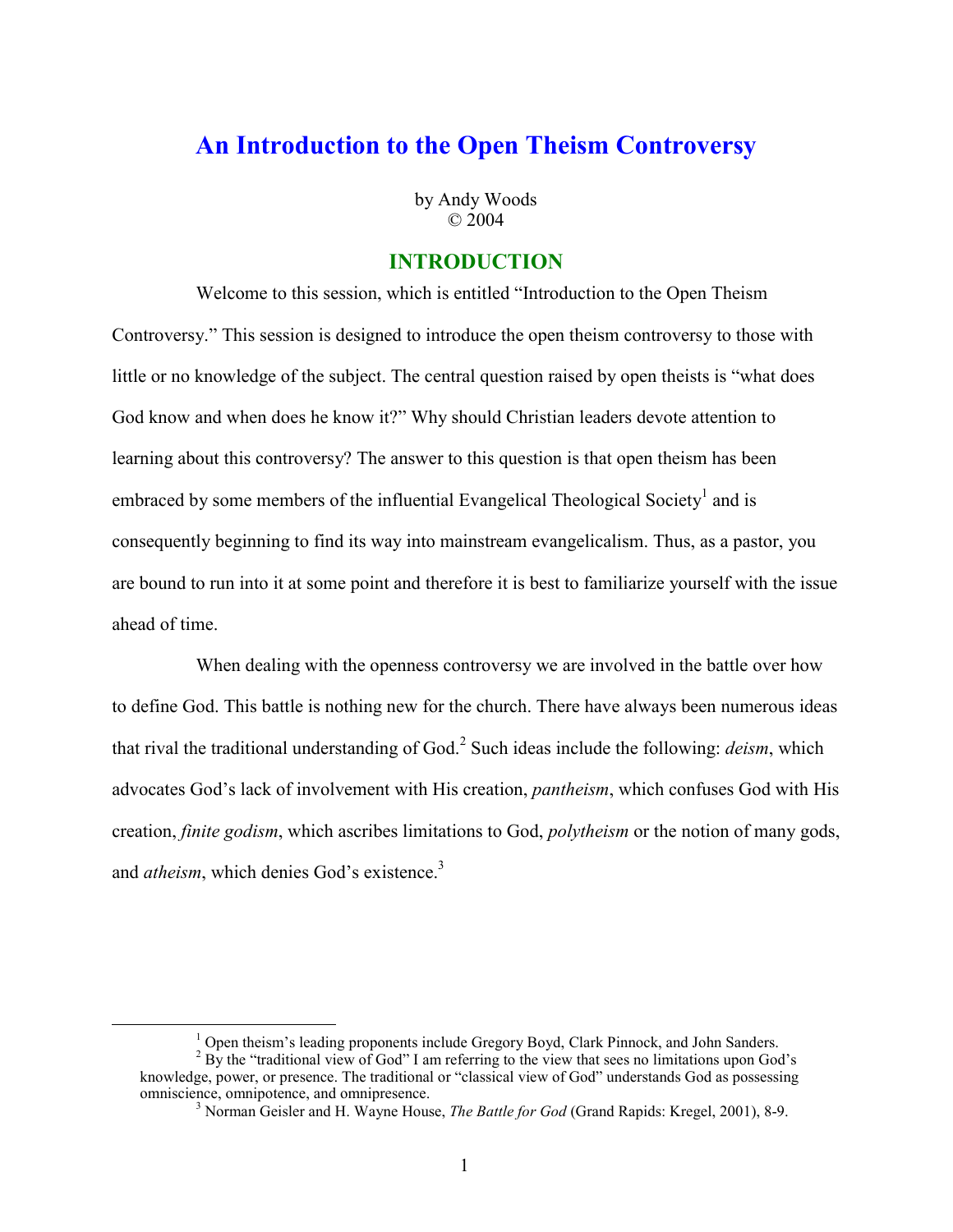What is open theism? Open theism impacts how one understands several of God's attributes.<sup>4</sup> However, in this session, our focus will be limited to God's omniscience or more specifically His foreknowledge. We seek to highlight this aspect of the debate not only for the sake of time but also because it is this facet of the debate that has created the most controversy and publicity.<sup>5</sup> The question that open theists are proposing is not how God knows the future<sup>6</sup> but if he knows it. Open theists maintain that God does not know what a given human being will do until he acts. They refer to such human actions as human contingencies. Because God remains unaware of human contingencies, the future remains unsettled in His mind. Open theists are careful to note that God does have an exhaustive knowledge of the past and present. He also has an exhaustive knowledge of things that He will bring to pass unilaterally independent of human choices.<sup>7</sup> He is also aware of all the potential choices a person may make.<sup>8</sup> However, regarding specific human choices, God must adopt a "wait and see approach" before He knows what people will do.

What is the motivation behind the creation of open theism? Although openness proponents claim that their theology is driven by the text of Scripture, they are also quite candid in their admission of the philosophical problems resolved by their theology. One such philosophical dilemma is the tension between human freedom and divine foreknowledge. According to Pinnock, "Philosophically speaking, if choices are real and freedom significant,

<sup>&</sup>lt;sup>4</sup> Open theism affects ones understanding of God's omniscience, eternality, immutability, simplicity, impassibility, relatability to the world, and sovereignty.

 $\frac{5}{5}$  For a work exploring how open theism affects all of God's attributes. I recommend Geisler and House, The Battle for God.

 $6$  The church has always had differences of opinion regarding how God knows the future. The competing theories used to debate this issue include the simple foreknowledge, middle foreknowledge, and Calvinist positions. For a clear definition of each, see Millard Erickson, What Does God Know and When Does He know It?: The Current Controversy Over Divine Foreknowledge (Grand Rapids: Zondervan, 2003), 12-13.

 $\frac{7}{1}$  Such unilateral activity could include the ultimate defeat of evil, the creation of the eternal state, or the existence of the tree of life in the New Jerusalem.<br><sup>8</sup> Boyd uses the example of a chess player to illustrate this concept. The "chess master does not

foreknow exactly what moves her opponent will make, but she perfectly anticipates all the moves her opponent might make." Gregory Boyd, "The Open-Theism View," in Divine Foreknowledge: Four Views, ed. James K. Beilby (Downers Grove: Intervarsity, 2001), 45.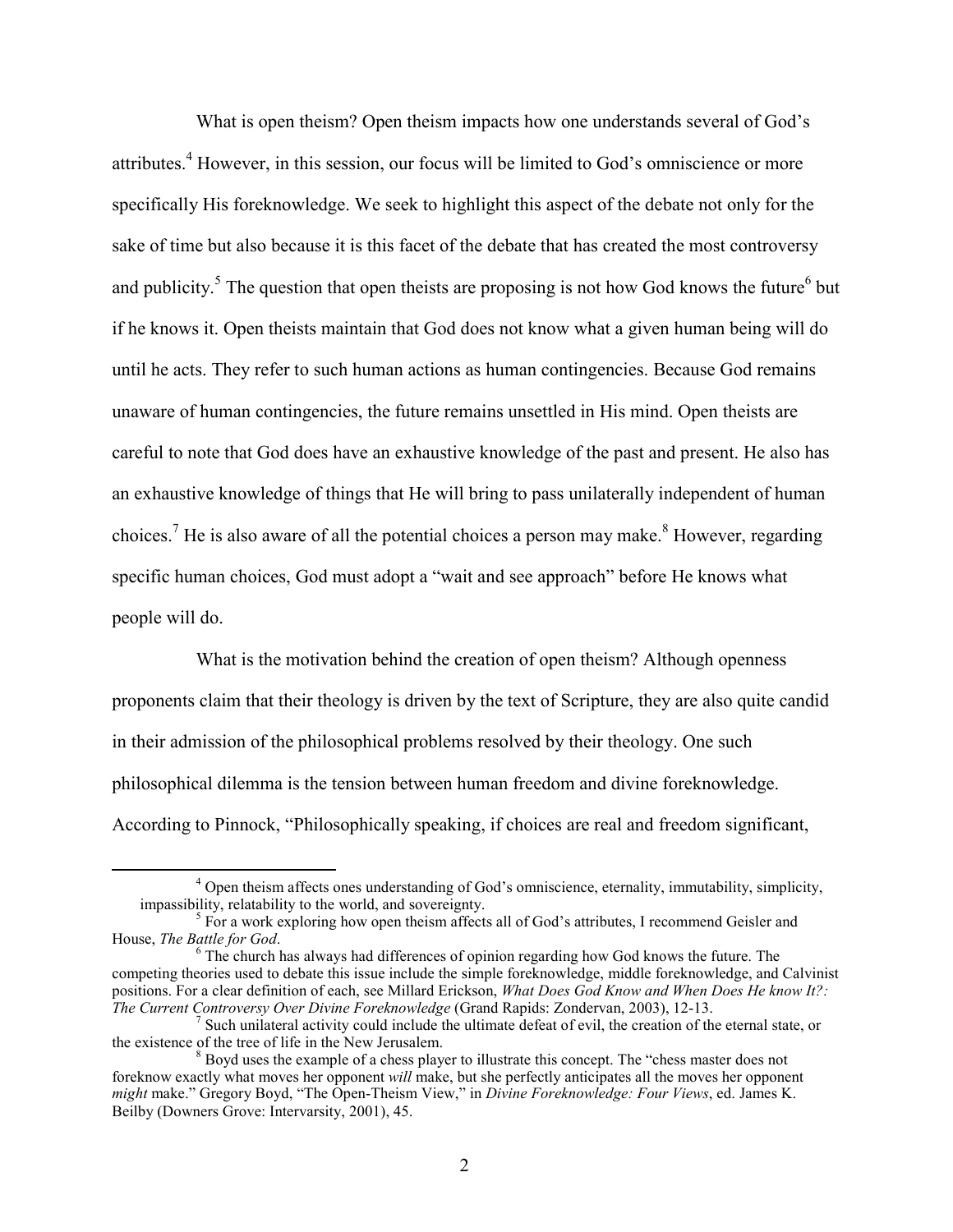future decisions cannot be exhaustively foreknown."<sup>9</sup> Thus, because openness theologians appear unwilling to live with the tension between human freedom and divine foreknowledge, an openness theology that challenges God's foreknowledge appears to be a convenient alleviation of this tension. Openness advocates incorporate a kenosis concept into their theology. They maintain that because God created people as free moral agents, deciding to lay aside His knowledge of what choices people would make was one of the consequences associated with His decision to create humanity.<sup>10</sup>

Another philosophical hurdle resolved by open theism is the problem of evil. Boyd explains that the openness view helped him in counseling Christians who had experienced tragedies. Openness theology allowed him to explain to the victims that God did not foreknow their tragic circumstances. Thus, they could not blame God for knowing of a coming tragedy and doing nothing to prevent it.<sup>11</sup> In sum, open theism appears to provide a convenient escape from the problem of evil as well as from the tension between divine foreknowledge and human freedom.

In this session we will critique open theism from a classical perspective. The criticisms of openness theology that I will share did not originate with me but rather are charges that have been leveled against the openness view from various prominent classical theists such as Geisler, House, <sup>12</sup> Erickson, <sup>13</sup> Ware, <sup>14</sup> and Thomas. <sup>15</sup> In order to provide an overview of the

 $\degree$  Clark Pinnock, "Systematic Theology," in The Openness of God: A Biblical Challenge to the Traditional Understanding of God (Downers Grove: Intervarsity, 1994), 123.

<sup>&</sup>lt;sup>10</sup> Clark Pinnock, "There is Room for Us: A Reply to Bruce Ware," Journal of the Evangelical Theological Society 45, no. 2 (June 2002): 214.

 $^{11}$  Gregory Boyd, God of the Possible: A Biblical Introduction to the Open View of God (Grand Rapids: Baker, 2000), 106.

<sup>&</sup>lt;sup>12</sup> Geisler and House, *The Battle for God*.

<sup>&</sup>lt;sup>13</sup> Erickson, What Does God Know and When Does He know It?: The Current Controversy Over Divine Foreknowledge.

<sup>&</sup>lt;sup>14</sup> Bruce Ware, *God's Lesser Glory: The Diminished God of Open Theism* (Wheaton: Crossway, 2000).

<sup>&</sup>lt;sup>15</sup> Robert L. Thomas, Evangelical Hermeneutics: The New Versus the Old (Grand Rapids: Kregel, 2002), 473-505.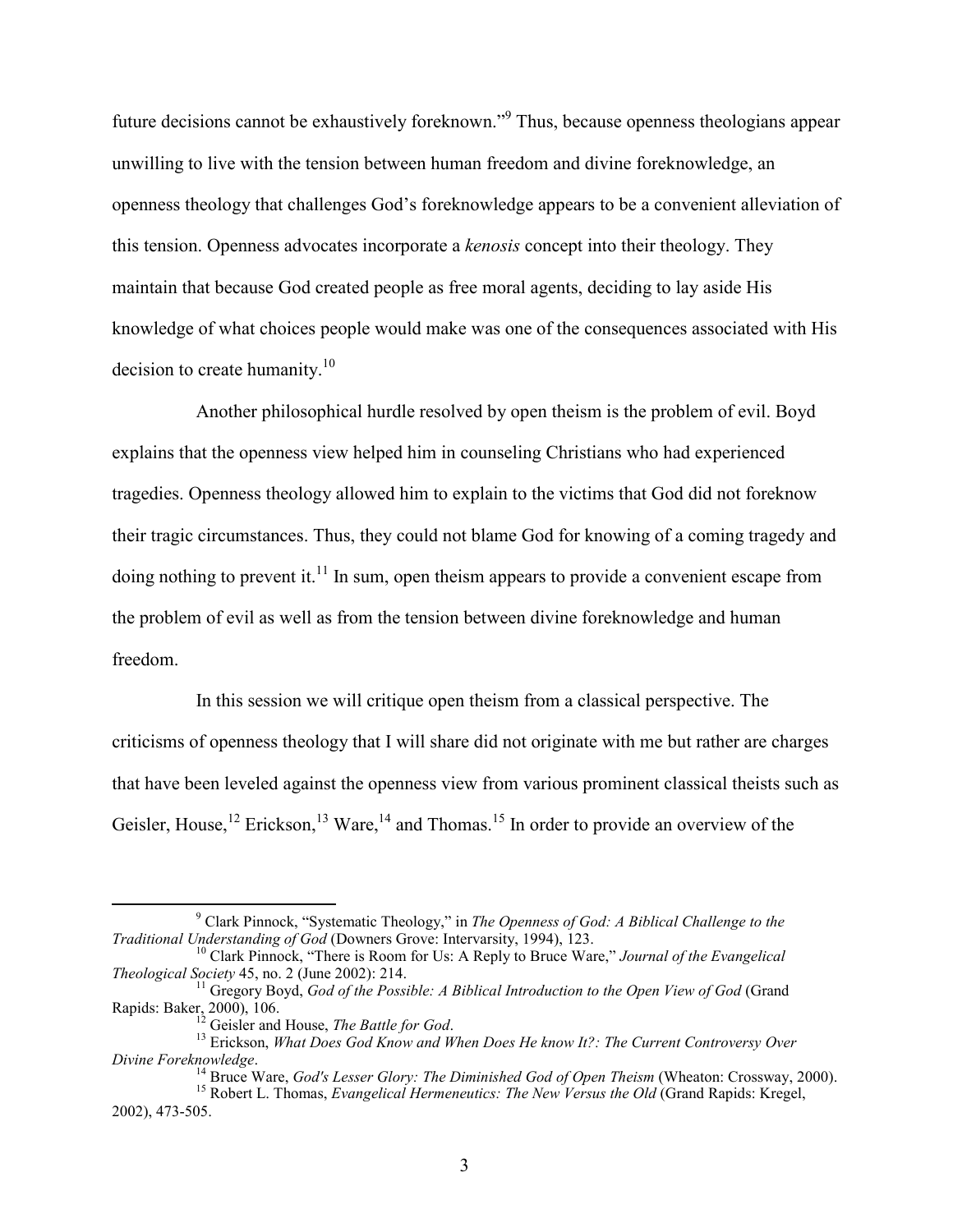subject, we will look at open theism from the following four angles: hermeneutical, biblical, historical, and practical.

## **HERMENEUTICS**<sup>16</sup>

Both classical and open theists make certain interpretive choices when they approach the text of Scripture. Understanding how the hermeneutics of open theism differs from the hermeneutics of classical theism helps us understand both views better. Open theists employ six hermeneutical methods. First, open theists take Old Testament language, which has traditionally been understood figuratively or anthropomorphically, and they interpret such language literally. An anthropomorphism is of figure of speech that involves ascribing to God a human feature. Such a figure of speech is necessary in order for finite man to relate to and understand an infinite God. By interpreting literally numerous passages that have traditionally been understood anthropomorphically, open theists are able to conclude that God's foreknowledge is limited. A key battle ground text in this ongoing debate is Gen 22:12 where God tells Abraham that now He knows that Abraham fears God as Abraham was on the verge of offering Isaac. Open theists use this text to teach that God was not aware of what Abraham would do in such a situation until God actually observed Abraham's choice. Open theists contend that only this explanation satisfies the language of the text, which says, "for now I know that you fear God." Boyd rejects an anthropomorphic understanding of texts of this nature when he notes, "We simply do not see anything in narratives that describe God as thinking about the future in terms of what may or may not happen (e.g. Exod 4:1-9; 13:17; Jer 26:3; Ezek 12:2) or changing his mind (e.g.  $32:10-$ 

<sup>&</sup>lt;sup>16</sup> Hermeneutics refers to the science and art of biblical interpretation. It addresses the issue of how Scripture is to be interpreted.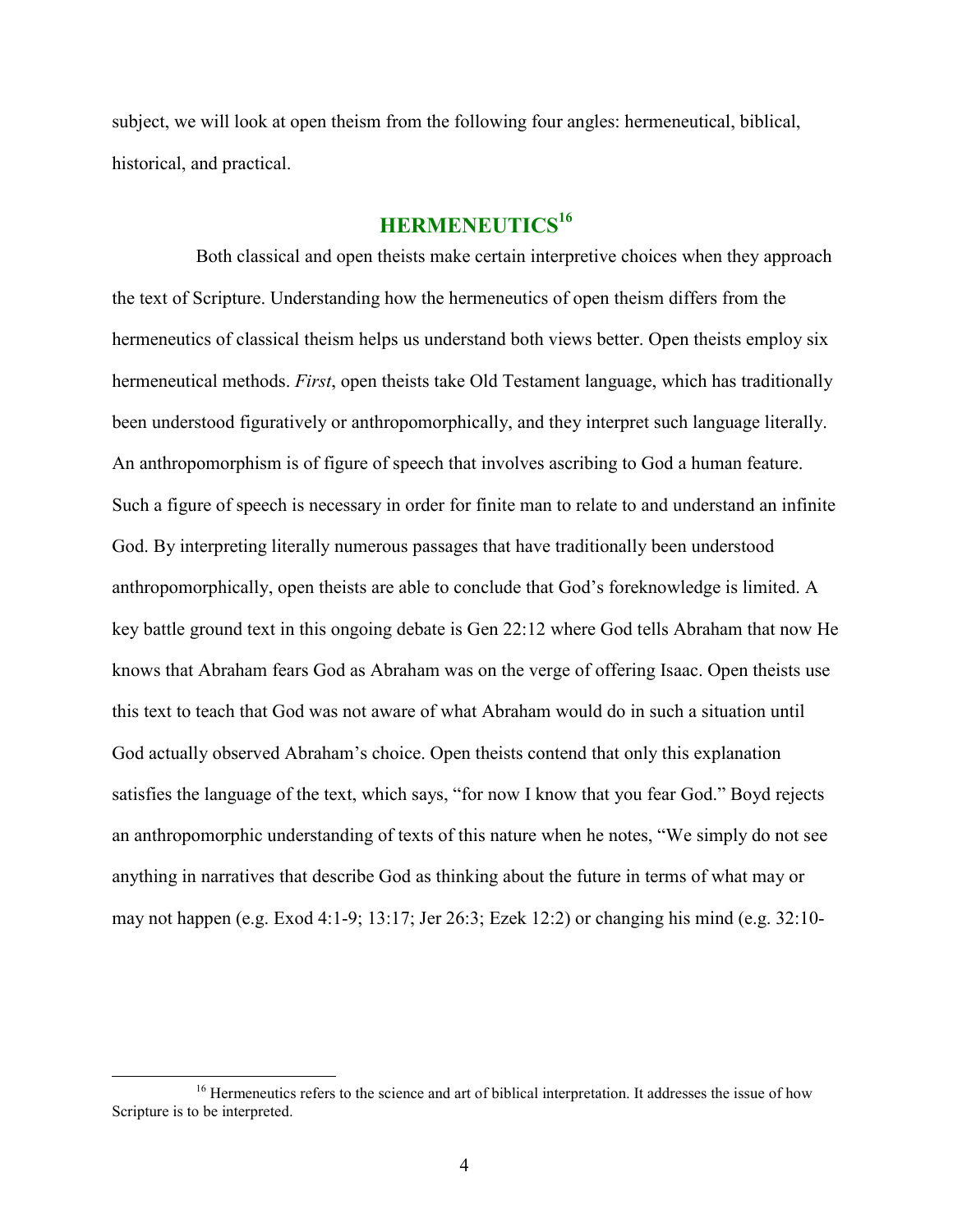14; Jer 18:7-10; Jonah 3:10) or expecting something to happen that does not come to pass (Jer 3:6-7; 19-20; Isa 5:1-10) that suggest they are anthropomorphisms."<sup>17</sup>

However, classical theists have pointed out that Boyd's hermeneutic, which treats such texts literally rather than anthropomorphically, is problematic. If it is applied consistently then the end result is a God that is far more limited than what open theists would be comfortable with.<sup>18</sup> For example, using Boyd's literal hermeneutic in interpreting Gen 3:9, where God says to Adam "where are you?" would limit God's present knowledge. Furthermore, interpreting literally God's question in Gen 3:11, "have you eaten from the tree of which I commanded that you should not eat?" would limit God's past knowledge. Moreover, interpreting literally the phrase "God walking in the garden" (Gen 3:8) would imply that God has a body.<sup>19</sup> In addition, interpreting literally God's decision to go down to see what the inhabitants of Sodom were doing (Gen 18:20-21) would place restrictions on God's past and present knowledge.<sup>20</sup> Also, interpreting literally God's statement that he will remember his covenant with Noah when he sees the rainbow (Gen 9:13-16) would imply that God has a faulty memory.<sup>21</sup>

Second, open theists erect interpretive centers or controlling metaphors. An interpretive center is the establishment of one portion of Scripture as a basis for interpreting other sections of Scripture.<sup>22</sup> In other words, one key verse or concept is used as a filter for

<sup>&</sup>lt;sup>17</sup> Gregory Boyd, "Christian Love and Academic Dialogue: A Reply to Bruce Ware," Journal of the Evangelical Theological Society 45, no. 2 (June 2002): 240.

<sup>&</sup>lt;sup>18</sup> Erickson, *What Does God Know and When Does He know It?: The Current Controversy Over* Divine Foreknowledge, 62-69.

<sup>&</sup>lt;sup>9</sup> Interestingly, Pinnock seems to suggest that God does have a body elsewhere in his writings. See Clark Pinnock, Most Moved Mover: A Theology of God's Openness (Grand Rapids: Baker, 2001), 33-34.

<sup>&</sup>lt;sup>20</sup> Interpreting Gen 18:20-21 literally would also limit God's omnipresence due to the fact that He has to move form one locale to the next just to see what is going on.

<sup>&</sup>lt;sup>21</sup> Geisler and House offer a helpful suggestion in discerning when such language is to be understood literally and when it is to be understood figuratively. Because God is immaterial and infinite, any term applied to God whose meaning cannot be separated from what is material or finite (such as a rock, an arm, or an eye) must be taken non-literally or figuratively. Geisler and House, The Battle for God, 274.

 $^{22}$  Thomas, Evangelical Hermeneutics: The New Versus the Old, 482-85.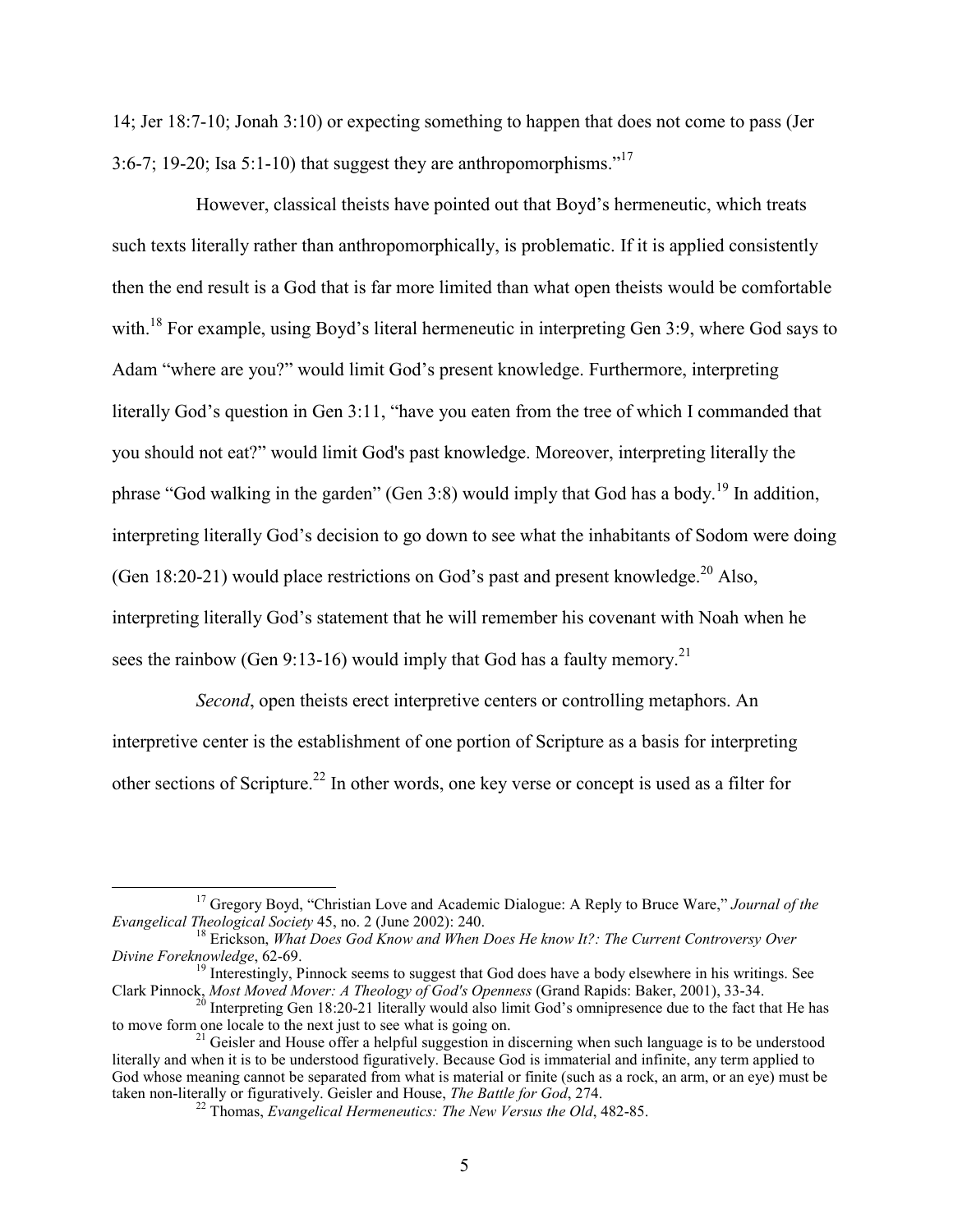viewing and understanding the rest of biblical data.<sup>23</sup> The interpretive center used by open theists in building their doctrine of God is 1 John 4.8, which says, "God is love." Open theist Richard Rice explains the significance of this interpretive center when he says, "From a Christian" perspective love is the first and the last word in the biblical portrait of God...The statement God is love is as close as the Bible comes to giving us a definition of divine reality."<sup>24</sup> He continues, "Consequently, when we enumerate God's qualities, we must not only include love; to be faithful to the Bible, we must put love at the head of the list."<sup>25</sup> He concludes, "A doctrine of God that is faithful to the Bible must show that all of God's characteristics derive from love."<sup>26</sup> Because open theists see the concept of divine foreknowledge as inconsistent with the concept of divine love as expressed in human freedom, they use divine love as an interpretive center for viewing biblical data related to divine foreknowledge. This hermeneutical method allows them to limit divine foreknowledge.

Classical theists find this approach objectionable. To begin with, it is debatable that love is the dominant attribute of God. While love is certainly one of His features, theologians remain divided concerning whether love is His dominant attribute. After all, the angelic beings continually surrounding the throne of God are continuously drawing attention to God's holiness (Isa 6:3; Rev 4:8) rather than His love.<sup>27</sup> Thus, God's dominant attribute may be holiness rather than love. For that matter, using open theist logic, it could be argued that spirit is God's dominant attribute since an identical grammatical structure is used to describe God as spirit in John 4:24 that is used to describe God as love in 1 John 4:8.<sup>28</sup> Moreover, interpretive centers

<sup>&</sup>lt;sup>23</sup> Evangelical feminist's use the same hermeneutical method when they interpret New Testament gender role distinctions through the lens of Gal 3:28.

<sup>&</sup>lt;sup>24</sup> Richard Rice, "Biblical Support for a New Perspective," in *The Openness of God: A Biblical* Challenge to the Traditional Understanding of God (Downers Grove: 1994), 18.

 $\frac{25}{26}$  Ibid., 21.

<sup>&</sup>lt;sup>27</sup> Erickson, *What Does God Know and When Does He know It?*: *The Current Controversy Over* Divine Foreknowledge, 215.

 $28$  Ibid., 214.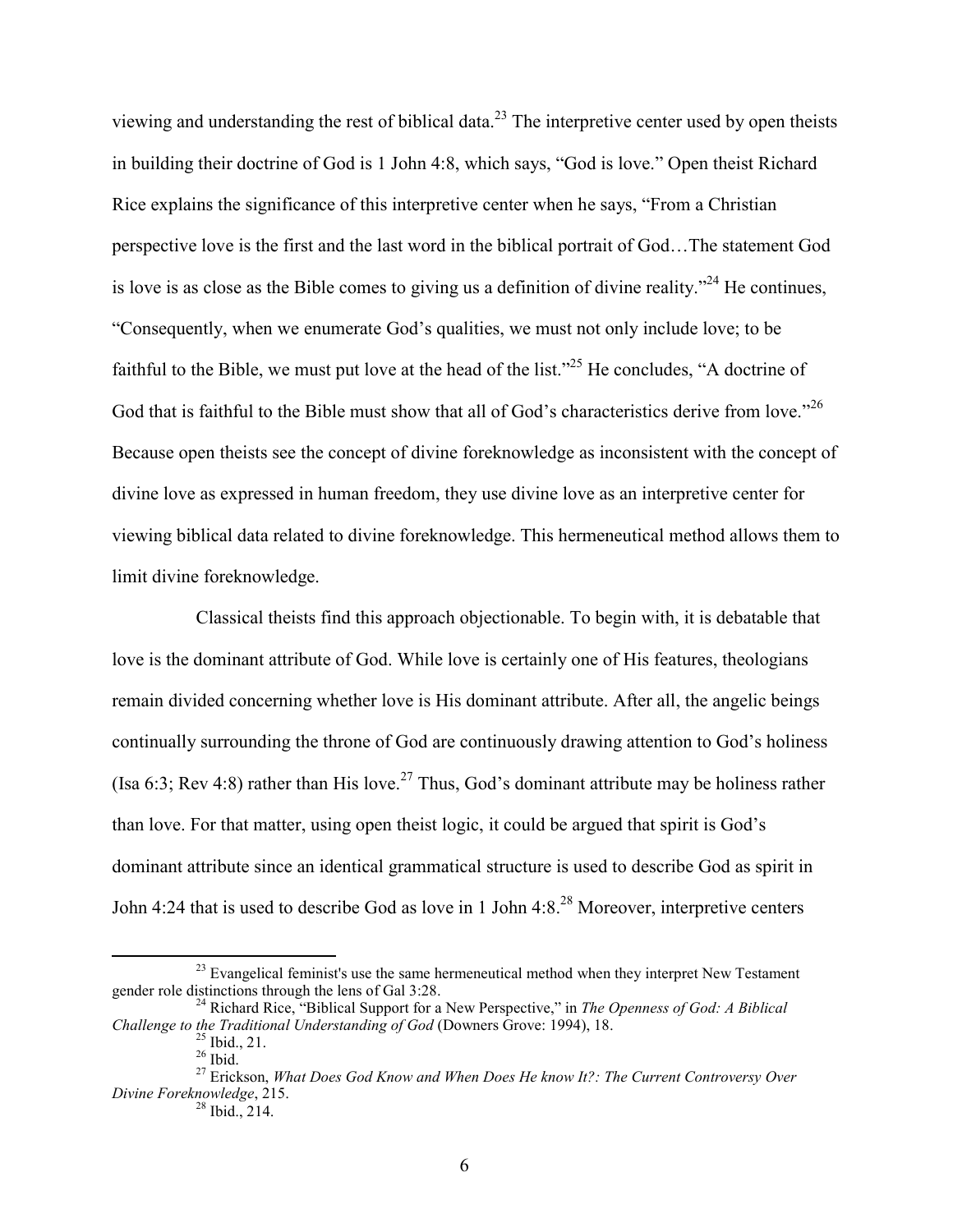should not be used in constructing a doctrine of God. When building any doctrine, all texts on a given subject should be included and each text should be allowed to have its distinctive input. One group of texts should not be used for the purpose of redefining another set of texts.<sup>29</sup>

*Third*, in building their doctrine of God, open theists give greater priority to the narrative sections of Scripture then they do to the didactic portions of Scripture. In other words, those passages that depict what God does are given greater weight in the equation than those passages that depict what God is like.<sup>30</sup> When building their doctrine of limited divine foreknowledge, open theists will gravitate toward a narrative passage like Gen 22:12 at the expense of a didactic passage like Ps 147:5, which teaches that God's understanding is without limit. Classical theists object to this approach.<sup>31</sup> It is best to build an understanding of God based upon passages that have as their primary objective teaching truths about God. Narrative is not the ideal type of literature for reaching such doctrinal conclusions.<sup>32</sup>

*Fourth*, in building their doctrine of God, open theists have a tendency to attach greater weight to those themes that are less recurrent in Scripture than those themes that are more frequent in Scripture.<sup>33</sup> Steven Roy has done extensive research in compiling the biblical texts that bear upon the question of the extent of God's omniscience and foreknowledge. Of the 4800 texts compiled, only 105 or 2% directly contend for the openness view.<sup>34</sup> Unfortunately, open theists want to build their doctrine of God upon a minor theme in the Bible while classical theists

 $^{29}$  Thomas, *Evangelical Hermeneutics: The New Versus the Old*, 485.

<sup>&</sup>lt;sup>30</sup> Erickson, What Does God Know and When Does He know It?: The Current Controversy Over Divine Foreknowledge, 73-76.

<sup>&</sup>lt;sup>31</sup> Another example of emphasizing narrative at the expense of didactic can be found through the open theist use of 1 Sam 15. Open theists emphasize the narrative portions involving God repenting or regretting that He had made Saul king (1 Sam 15:11, 35) while simultaneously marginalizing the didactic portion that emphasizes that God is not like a man that He should repent (1 Sam 15:29). See Ibid.

 $32$  Thomas, Evangelical Hermeneutics: The New Versus the Old, 488.

<sup>&</sup>lt;sup>33</sup> Erickson, *What Does God Know and When Does He know It?*: *The Current Controversy Over* Divine Foreknowledge, 80-82.

 $34$  Cited in Ware, God's Lesser Glory: The Diminished God of Open Theism, 100, n. 2.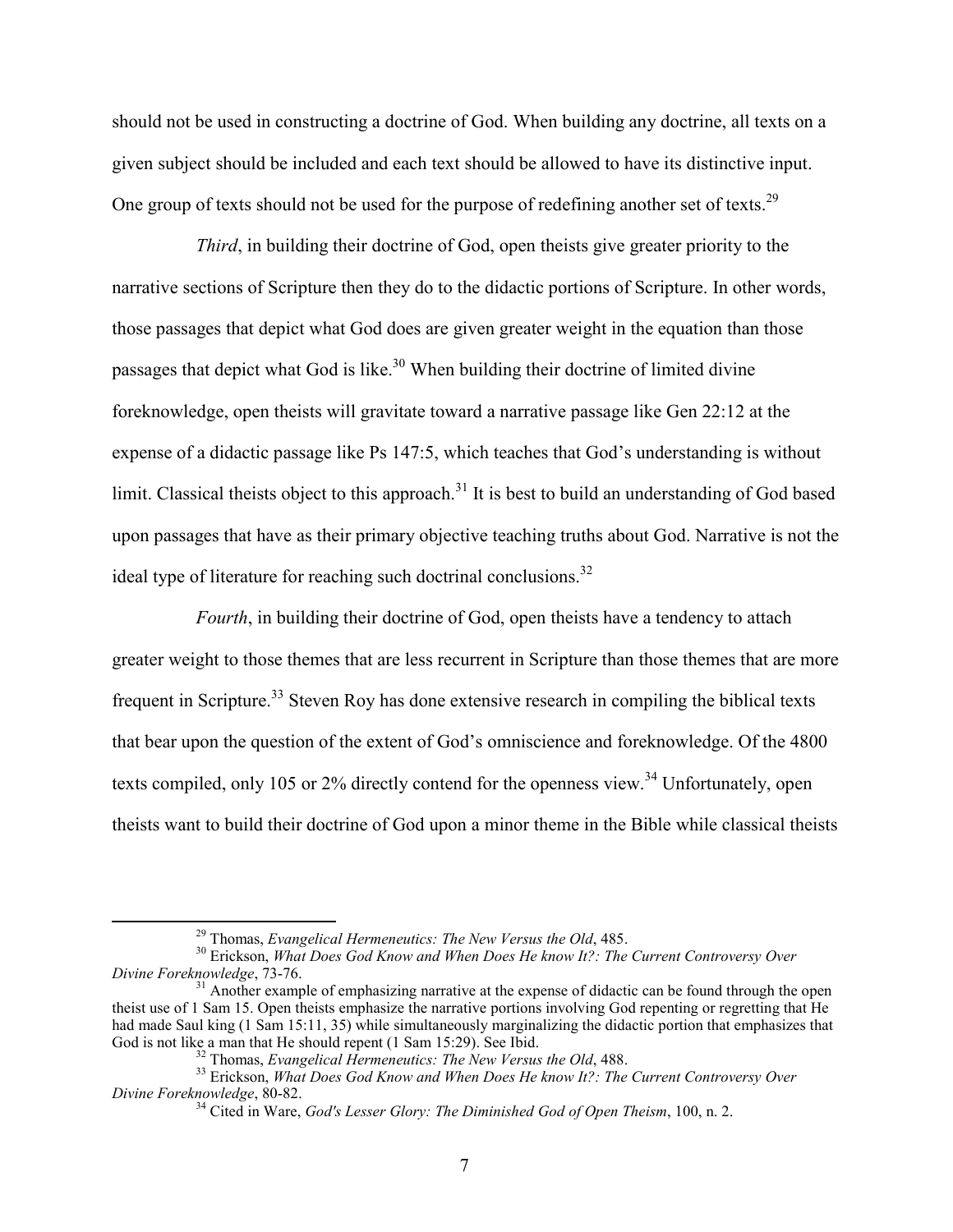suggest that the inverse should be true. Those themes that are more predominant should shed light on the less predominant themes rather than the other way around.

*Fifth*, in building their doctrine of God, open theists have a tendency to attach greater weight to Old Testament passages then they do to New Testament passages. Erickson's observation is that the bulk of Scripture citations that open theirsts employ to buttress their position comes from the pages of the Old Testament.<sup>35</sup> Classical theists consider this distribution of evidence to be problematic on account of the doctrine of progressive revelation. This doctrine maintains that concepts that are unclear in the Old Testament become increasingly clear as the reader moves out the Old Testament and into the New Testament. The doctrine of progressive revelation is especially germane to the doctrine of God. Take for example the doctrine of the trinity. While there are certain hints of a triune God in the pages of the Old Testament, a person would have a difficult time defending trinitarianism from the Old Testament alone. The doctrine of the trinity is not made clear until the New Testament. Because the doctrine of progressive revelation is especially pertinent to the doctrine of God, it is problematic that the open theist position draws from the Old Testament for its primary base of exegetical support.<sup>36</sup>

Sixth, open theism has a propensity for using Scripture selectively. Open theists draw from verses like Gen 22:12 in the patriarchal narratives in order to bolster their scriptural case while simultaneously ignoring other verses from this same block of material that seemingly contradict the openness position. Such passages include Gen 18:14 ("Is anything too difficult for the Lord?") which teaches God's omnipotence and Gen 50:20 ("and as for you, you meant evil against me, but God meant it for good in order to bring about this present result, to preserve

<sup>&</sup>lt;sup>35</sup> Erickson, *What Does God Know and When Does He know It?: The Current Controversy Over* Divine Foreknowledge, 83.

 $\frac{36}{10}$  Ibid., 82-83. Erickson goes on to observes that it should not be surprising to find more anthropomorphic language in the Old Testament in comparison to the New Testament because the Hebrew language is a more concrete and consequently utilizes fewer adjectives. Thus, Erickson's observation serves as a further warning against taking cues primarily from the Old Testament when constructing a theology.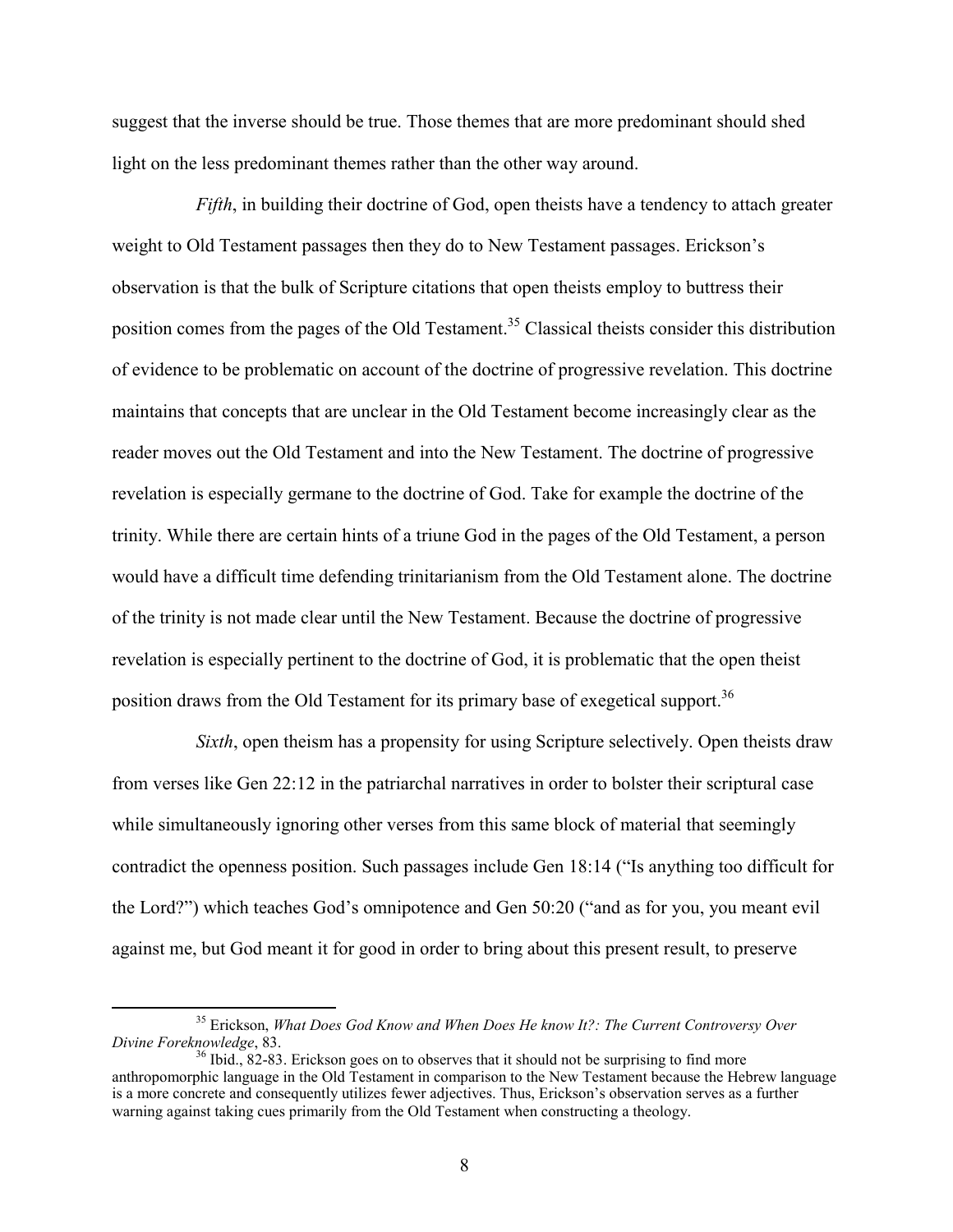many people alive") which teaches divine sovereignty. Employing such a selective method allows the interpreter the freedom to build practically any doctrine he desires. For example, it is possible to assemble various pieces from the Abraham narratives in order to argue that Abraham was a wicked man. Abraham encouraged his wife to lie to save his own life (Gen 12:11-13), he lied twice (Gen  $12:18-19$ ;  $20:1-2$ ), he rationalized to justify his lie (Gen  $20:12$ ), he committed adultery and refused to care for the woman whom he committed adultery with and the child that she bore him (Gen  $16:3-6$ ;  $21:14-15$ ), he disparaged God's promise (Gen  $17:15-17$ ), and he tried to kill his son (Gen 22:10). The obvious problem with this ad hoc approach is that it does not represent the overall argument of the Abraham narratives, which communicates that Abraham's faith was vacillating yet maturing.<sup>37</sup>

#### **THE BIBLICAL ARGUMENTS**

Both classical and open theists have Scripture that they appeal to. First we will look at some of the key texts that open theists gravitate toward and then we will look at some of the key areas of Scripture favoring the classical view.

#### **Passages Favoring the Open Theist Position**

Open theists appeal to a variety of passages that at first glance appear to limit God's foreknowledge. These passages can be grouped into the following five categories: God's repentance, God's testing of Israel, failed prophecies, God's questions, and God's admission that some ideas never entered His mind.<sup>38</sup> While this list is by no means exhaustive of all scriptural citations employed by open theists, it at least furnishes a fair representation of how open theists use the Bible. What I seek to show in this section is that competent commentators have chosen to read these passages in a way that is different than how open theists suggest these passages should

<sup>&</sup>lt;sup>37</sup> Thomas, *Evangelical Hermeneutics: The New Versus the Old*, 487-88.<br><sup>38</sup> Erickson, *What Does God Know and When Does He know It?: The Current Controversy Over* Divine Foreknowledge, 17-38.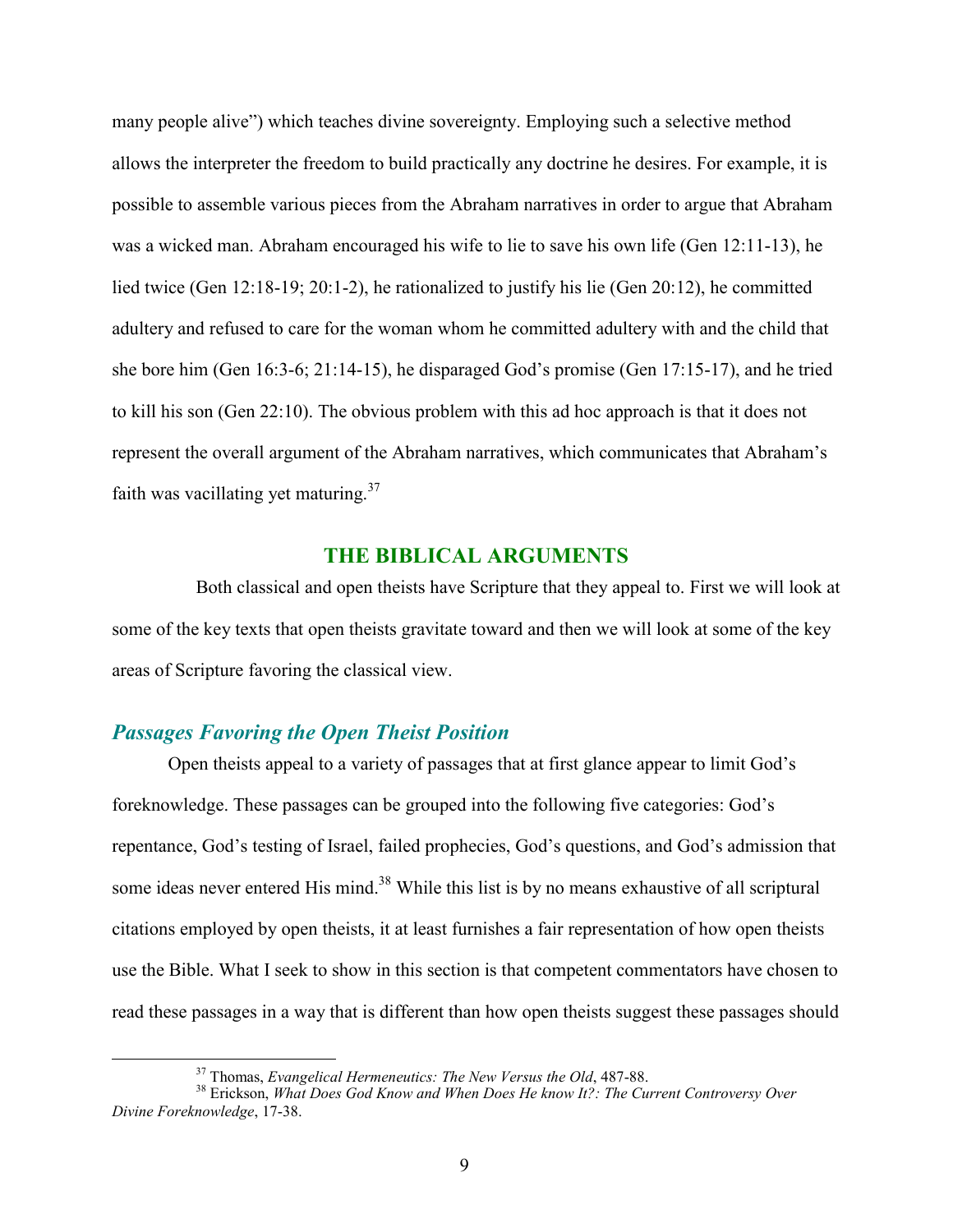be read. Thus, there is no reason to automatically rush to the conclusion that God's foreknowledge is limited on the basis of these passages.

The *first* group of passages involves God expressing repentance or remorse. For example God expresses remorse that he created humanity in Gen 6:6-7 and that He made Saul King in 1 Sam  $15:11$ ,  $35.^{39}$  Open theists contend that these passages teach God's limited foreknowledge because how could God feel sorrow for something if He knew in advance what was going to happen?<sup>40</sup> However, these two points are not necessarily connected. It is possible to know something in advance and yet still feel remorse when that event transpires. For example, we all know that one day our parents will die and yet we still experience remorse when that sad day arrives.<sup>41</sup>

The second group of passages involves God testing Israel (Deut 8:2; 13:3; Judg 3:4). Open theists contend that it was necessary for God to test the nation so that He could learn what they would do under certain circumstances.<sup>42</sup> However, reputed commentators Keil and Delitizsch have instead opted to read these passages in a different way. They maintain that the test was actually for the purpose of Israel's humbling rather than God's learning. In other words, God was testing His people for the purpose of publicly revealing the genuine condition of their hearts. Regarding Deut 8:2, they argue:

To this end they were to remember the forty years' guidance through the wilderness (ch. 1:31; 2:7), by which God desired to humble them, and to prove the state of their heart and their obedience. Humiliation was the way to prove their attitude towards God. ענה, to *humble*, i.e., to bring them by means of distress and privations to feel their need of help and dependence upon God.  $\overline{1Q}$ , to *prove* by placing them in such

<sup>&</sup>lt;sup>39</sup> Parunak concludes that "to suffer emotional pain" is the meaning of the verb in these passages. See H. Van Dyke Parunak, "A Semitic Survey of NHM," Biblica 56, no. 4 (1975): 519.<br><sup>40</sup> Boyd, "The Open-Theism View," 26.<br><sup>41</sup> Erickson, *What Does God Know and When Does He know It?: The Current Controversy Over* 

Divine Foreknowledge, 22.

<sup>&</sup>lt;sup>42</sup> Boyd, "The Open-Theism View," 32.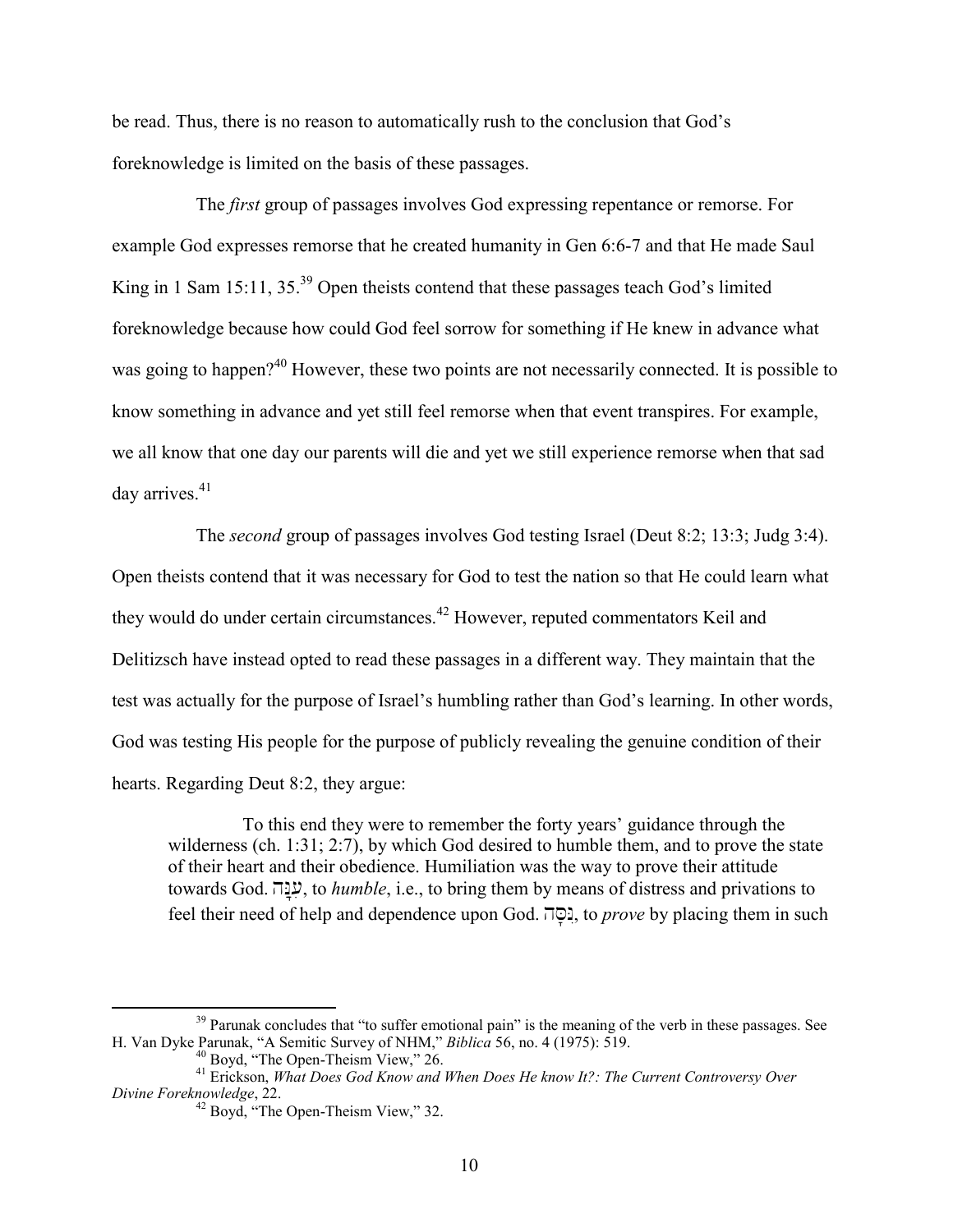positions in life as would drive them to reveal what was in their heart, viz., whether they believed in the omnipotence, love, and righteousness of God, or not. The *third* group of passages involves allegedly failed prophecies. Open theists argue

that there are various predictions found throughout the Bible that were never fulfilled exactly as predicted. They claim that this lack of an exact fulfillment is evidence that God did not know the future exhaustively. One such passage is Gen 37:9-11, which is a prediction that Joseph's parents would bow down to Joseph. Open theists contend that this prophecy was not fulfilled in exact detail because Joseph's parents never end up bowing down to him.<sup>44</sup> A similar prediction is found in Acts 21:11 where Agabus predicts that the Jews would bind Paul and hand him over to the Gentiles. Sanders argues that this passage was not fulfilled in specific detail because it was actually the Romans rather than the Jews that bound Paul (Acts 21:33).<sup>45</sup> Another supposedly failed prophecy is found in Matthew 24:2 where Christ predicts that not one stone would be left on another when the temple is destroyed. Pinnock claims that the prophecy failed to be fulfilled precisely because some stones were left upon the others when the temple was destroyed.<sup>46</sup> A final failed prophecy is found in Jonah 3:4 where God predicted the destruction on Nineveh and yet the prophecy failed because the Ninevehites repented.<sup>47</sup>

However, classical theists have insisted that theses passages can be read in alternative ways that do not jeopardize God's foreknowledge. Regarding Gen 37:9-11 and Acts 21:11, it is interesting to observe that the Bible never says that these prophecies were not fulfilled exactly as predicted. Scripture simply remains silent regarding how and when an exact fulfillment took place. Thus, open theists are forced to argue from silence. It should be observed that there is a vast difference between saying that the Bible does not say how the prophecy was fulfilled versus

<sup>46</sup> Pinnock, Most Moved Mover: A Theology of God's Openness, 51.

 $^{43}$  C. F. Keil and F. Delitzsch, *Commentary on the Old Testament*, Vol. 1, *The Pentateuch* (Peabody: Hendrickson, 2001), 889.

<sup>&</sup>lt;sup>44</sup> John Sanders, *The God Who Risks: A Theology of Providence* (Downers Grove: Intervarsity, 1998), 75.  $45$  Ibid.

<sup>&</sup>lt;sup>47</sup> John Sanders, "Be Wary of Ware: A Reply to Bruce Ware," Journal of the Evangelical Theological Society 45, no. 2 (June 2002): 224.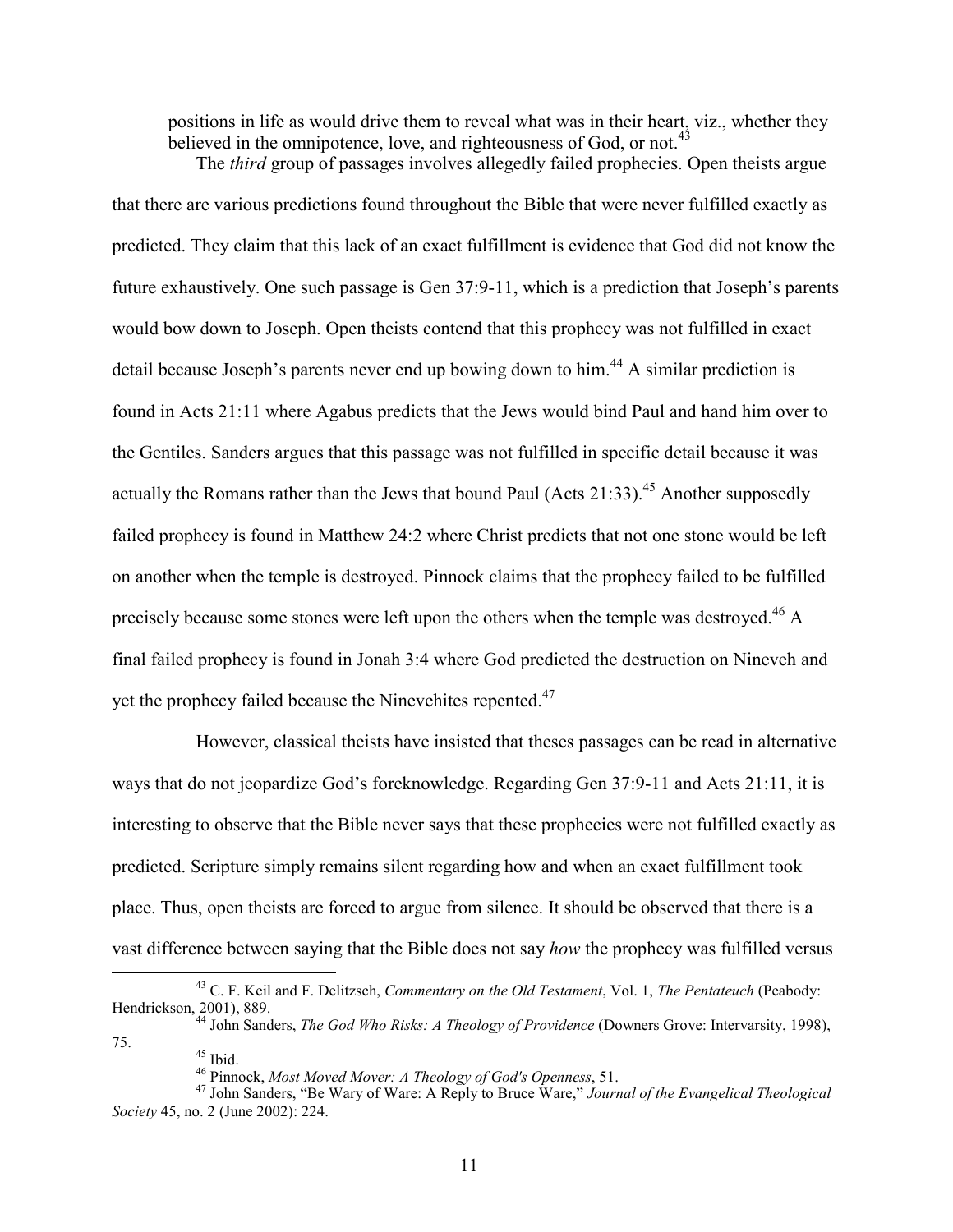saying that the Bible says that the prophecies were *not* fulfilled.<sup>48</sup> Regarding Matthew 24:2, other solutions exist besides rushing to the conclusion that Christ made a false prediction.<sup>49</sup> For example, Christ could have been speaking hyperbolically in Matthew 24:2. He may have also been speaking of a future temple whose destruction awaits a future fulfillment. Moreover, His prophecy may pertain to the actual temple building itself which actually was taken apart stone by stone rather than the temple foundation which was not taken apart stone by stone. Regarding Jonah 3:4, it is possible to take the prediction as a conditional prophecy whose ultimate result depends upon the repentance of the Ninevehites. Such a condition is common in prophetic literature whether it is specifically stated (Jer 18:7-10) or implied.

The *fourth* group of passages involves situations where God asks a question (Num 14:11; Hos 8:5, 1 Kings 22:20). For example in Numbers 14:11, He asks, "How long will these people reject me? And how long will they not believe me, with all the signs which I have performed among them?" Boyd contends that God asked questions of this nature in order to express his uncertainty regarding the future.<sup>50</sup> However, it is possible to interpret these passages as God asking a question in order to elicit some type of response rather than seek to satiate a lack of knowledge on His part. For example, when God said to Adam, "Where are you?" this question was not an admission of ignorance as to spatial distance but rather was a question designed to stimulate repentance. By way of analogy, when my wife notices that I left the door open and she

<sup>&</sup>lt;sup>48</sup> Erickson, What Does God Know and When Does He know It?: The Current Controversy Over Divine Foreknowledge, 28. Thomas Edgar addresses this same argument in his dialogue with charismatic theologians who claim that it is possible for New Testament prophets to make mistakes. Edgar also notes that Luke never says that Agabus' prophecy was not fulfilled. Moreover, Edgar observes that Paul may have been referring to the prophecy's fulfillment in Acts 28:17. Edgar notes that Paul even used the same verb (paradidomi, "deliver") in Acts 28:17 that Agabus used in Acts 21:11. See Thomas Edgar, Satisfied by the Promise of the Spirit: Affirming the Fullness of God's Provision for Spiritual Living (Grand Rapids: Kregel, 1996), 81-82.

<sup>&</sup>lt;sup>49</sup> Interestingly, Geisler and House point out that the standard in order to qualify as a prophet of God is perfect prophetic accuracy (Deut 18:22). Thus, an openness theology, which insists that God's predictions were not fulfilled in exact detail, suddenly transforms God into a false prophet on the basis of His own standard. Geisler and House, The Battle for God, 258.

 $^{50}$  Boyd, God of the Possible: A Biblical Introduction to the Open View of God, 58-59.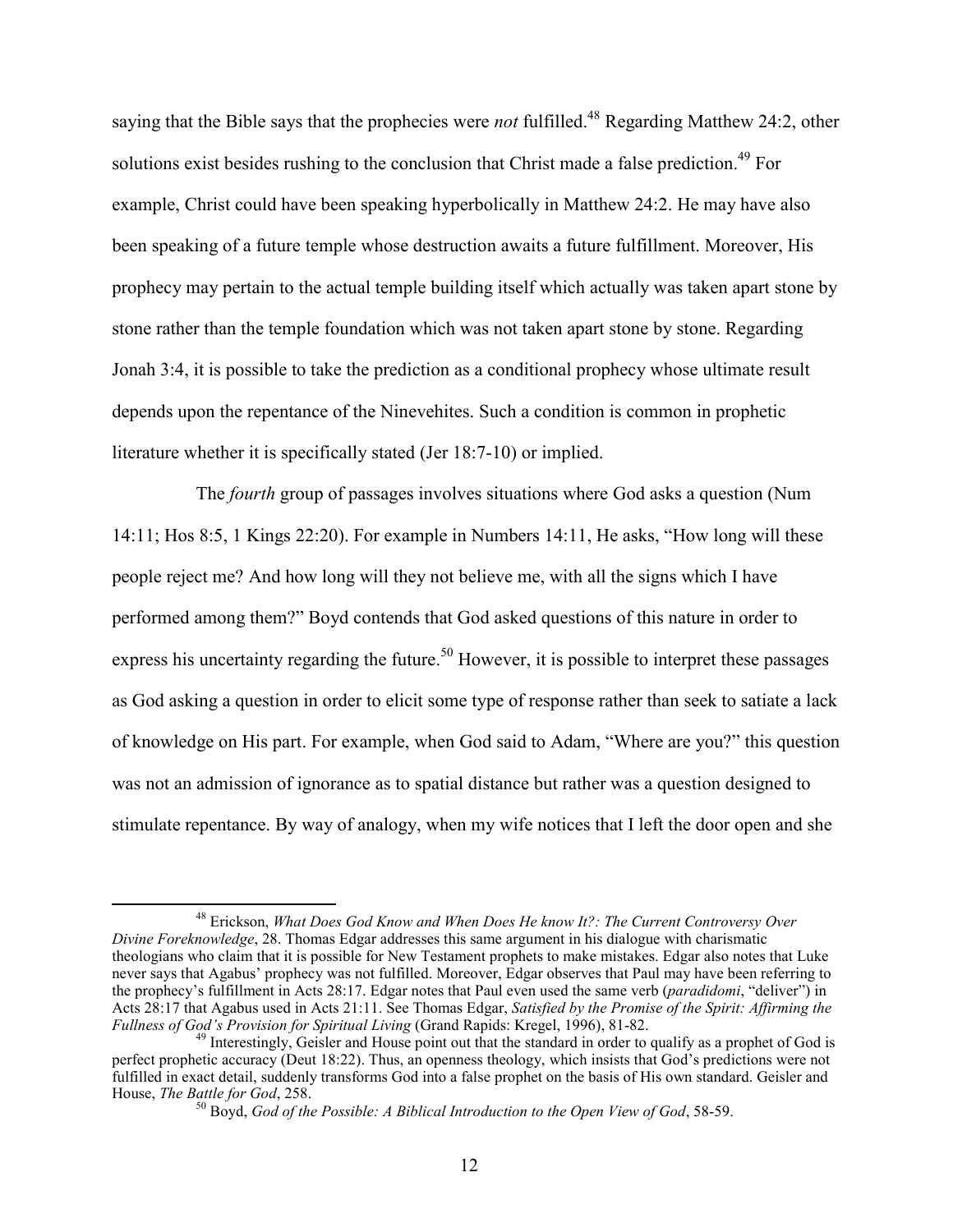asks, "Did you leave the door open?", her question is not designed to satisfy a lack of information but rather is designed to elicit a response from me that involves closing the door.<sup>51</sup>

The fifth group of passages involves God seeing Israel's idolatry and noting that it never entered His mind that Israel would behave in this manner. For example, Jer 7:31 says, "They have built high places of Topheth in the Valley of Ben Hinnom to burn their sons and daughters in the fire-something I did not command, nor did it enter my mind." Boyd uses this passage to argue that Israel's idolatry took God off guard because of His inability to know what would happen in the future.<sup>52</sup> However, the fact of the matter is that it had entered God's mind that Israel would degenerate to this level of idolatry once they entered the land. This is why in the Law of Moses God repeatedly warned Israel to abstain from such behavior after entering the land (Lev 18:21; Deut 12:31; 18:9-12; 19:5; 32:5). Then what are we to make of the expression "nor did it enter my mind" in Jer 7:31? This phrase is simply an expression of rebuke rather than a declarative statement. In essence, God is saying that it is "unthinkable" that His people would behave in this manner. According to Erickson, "In fact, an unthinkable action is usually understood, not as literally impossible to think, but as something that is so outrageous or scandalous that one would not seriously consider doing it."<sup>53</sup>

#### **Passages Favoring the Classical Theist Position**

In comparison to the few passages favoring the openness position that are capable of being read in alternative ways, there are many more straightforward passages favoring the classical position that open theists have a difficult time answering. One such passage is Psalm 139, which demonstrates God's exhaustive knowledge of the Psalmist. In verse 4, the Psalmist declares that God knows his speech even before there is a word on his tongue. Thus, God is

<sup>&</sup>lt;sup>51</sup> Erickson, What Does God Know and When Does He know It?: The Current Controversy Over Divine Foreknowledge, 30-31.

 $\frac{52}{2}$  Bovd, God of the Possible: A Biblical Introduction to the Open View of God, 61-62.

<sup>&</sup>lt;sup>53</sup> Erickson, What Does God Know and When Does He know It?: The Current Controversy Over Divine Foreknowledge, 31-32.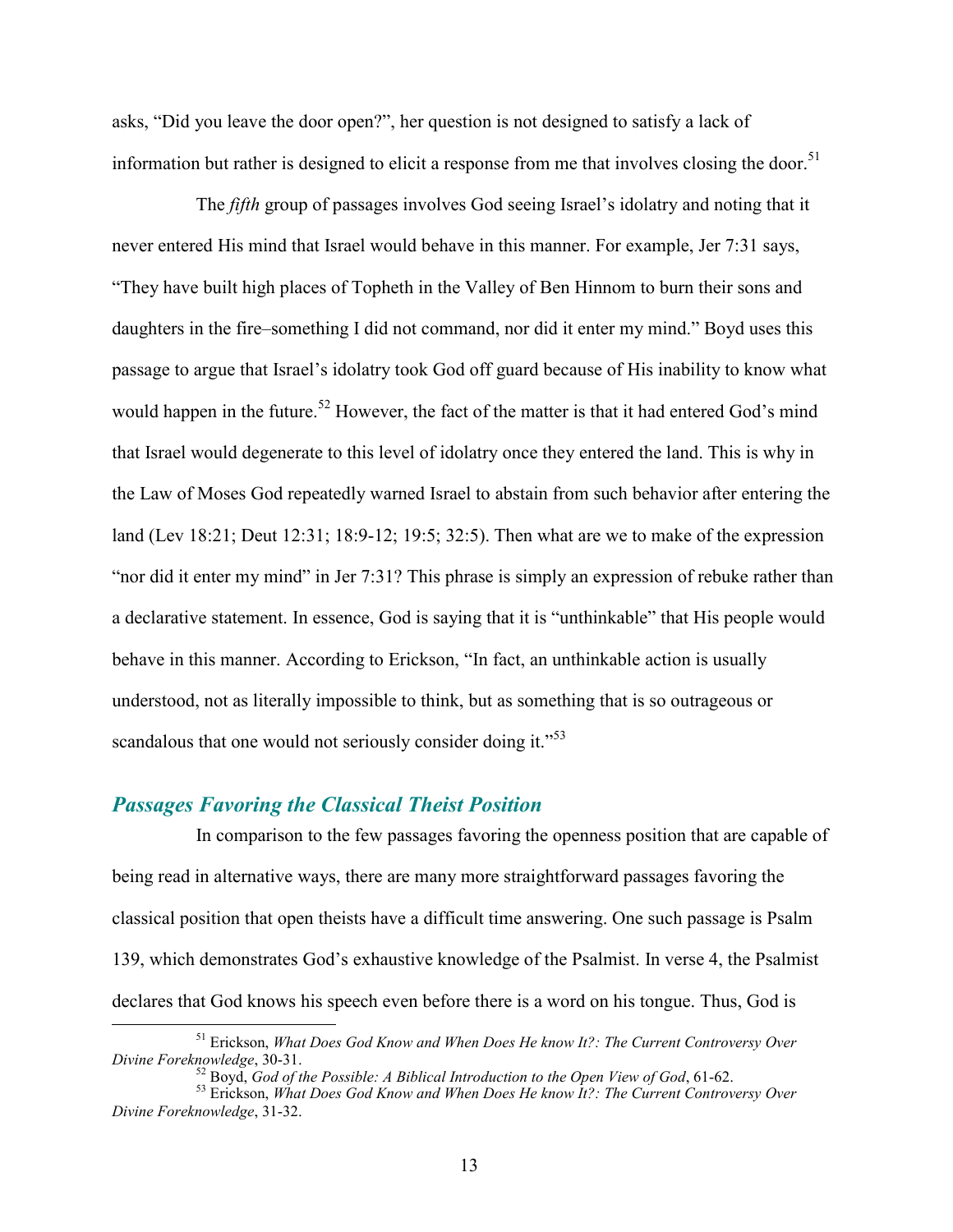aware of the human contingency of the spoken word even before the human decision to speak transpires. In verse 16 the Psalmist similarly declares that God was aware of all of his days before one of them came to be.  $54$ 

Another passage is Isaiah 41-48. Here, the contrast is made between the true God and idols. The basis of the distinction is the fact that God, unlike the idols, has the capacity to predict future events. Boyd instead opts for interpreting the passage not in terms of God's capacity to predict human contingencies but rather in terms of God's own intentions for the future.<sup>55</sup> However, this analysis breaks down in Isaiah 44:28-45:1 where God predicts nearly two hundred years in advance that a specific man named Cyrus would lead Israel out of the exile and back to the land. This prediction obviously involves God's awareness of a plethora of future human contingencies such as the birth of Cyrus, the decision of his parents to marry, their decision to have children, etc...

Another passage favoring the classical position is Daniel 11. In this fascinating chapter, Daniel, back in the sixth century, makes specific predictions about kings, kingdoms, and geopolitical movements that were fulfilled in minute detail mostly throughout the intertestamental period.<sup>56</sup> Regarding the first four verses of the chapter, Bruce Ware observes, "The number of future free choices and actions predicted-either explicitly or implicitly-from just these four verses boggles the mind!"<sup>57</sup> Interestingly, although Pinnock, Sanders, and Boyd all wrote responses to Ware's article in the same issue of the *Journal of the Evangelical Theological Society*, none of them responded to his use of this particular passage.<sup>58</sup> Yet another passage favoring the classical view is 1 Kings 13:1-3 where a prophet predicts that a man named Josiah

<sup>&</sup>lt;sup>54</sup> Ware, God's Lesser Glory: The Diminished God of Open Theism, 123.

 $55$  Boyd, God of the Possible: A Biblical Introduction to the Open View of God, 30.

<sup>&</sup>lt;sup>56</sup> Walter Price, *In The Final Days* (Chicago: Moody, 1977).

Sournal of the Evangelical Theological Society 45, no. 2 (June 2002): 202.<br>Journal of the Evangelical Theological Society 45, no. 2 (June 2002): 202.

<sup>&</sup>lt;sup>58</sup> Erickson, What Does God Know and When Does He know It?: The Current Controversy Over Divine Foreknowledge, 242.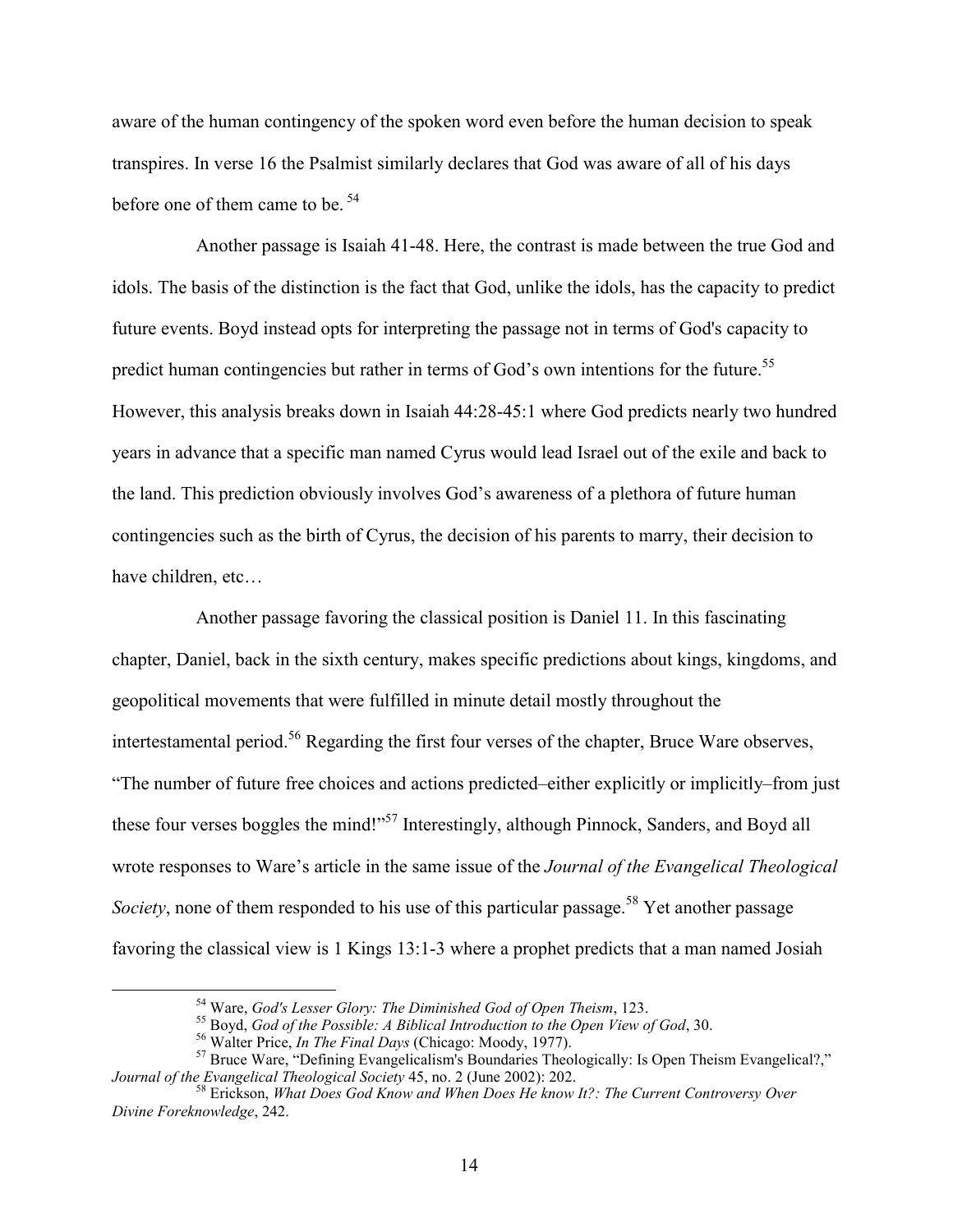will be born who will lead the nation out of apostasy. Thus, by God foretelling what will be done by a person yet to be born and by even naming the individual, God once again shows his exhaustive knowledge over numerous human contingencies.<sup>59</sup>

Matthew 26:33-35, 69-75 represents a New Testament passage favoring the classical view. In this passage, Jesus predicts Peter's future denial. Open theists explain the passage in terms of Christ predicting what Peter would do on the basis of His present knowledge of his character. According to this explanation, Christ used His exhaustive present knowledge of Peter's character to make an educated guess as to what Peter would do in the future.<sup>60</sup> However, this explanation strains credulity. How could present knowledge of someone's character lead to a specific prediction of a threefold denial? How could Christ without an exhaustive knowledge of human contingencies have known that Peter would deny Him not fewer than or more than three times but exactly three times?<sup>61</sup> We find a similar prediction in John 13:26 where Christ predicts that Judas would betray Him. Although an open theist might maintain that Christ again made this prediction on the basis of His present knowledge of Judas' character, this explanation is again unsatisfactory. John 6:64, 70-71 states that the divine knowledge that Judas would betray Christ was foreknown from all eternity.<sup>62</sup>

#### **HISTORY**

Has classical theism or open theism been more prevalent throughout church history? The fact of the matter is that there has been a virtual unanimous voice throughout the history of

 $59$  Ibid., 49.

<sup>&</sup>lt;sup>60</sup> Boyd, "The Open-Theism View," 20.

<sup>&</sup>lt;sup>61</sup> Ware, God's Lesser Glory: The Diminished God of Open Theism, 128.

<sup>&</sup>lt;sup>62</sup> Boyd argues that εξ αρχή in John 6:64 should be understood as meaning "early on" which is how the phrase is understood in Phil 4:15. See Boyd, God of the Possible: A Biblical Introduction to the Open View of God, 37. While it is true that this phrase can have this meaning elsewhere in John's Gospel (John  $6:64$ ;  $8:25$ ;  $15:27$ ;  $16:4$ ), it is also true that the phrase can mean "from all eternity" in John's Gospel (John 1:1-2; 8:44). Thus, the meaning of the phrase must be determined by its context. The eternal meaning works best in the immediate context because John 6:65 mentions election. In other words, the reason Jesus had knowledge of who would believe on him and who would betray Him is because of God's eternal election. See Geisler and House, The Battle for God, 53.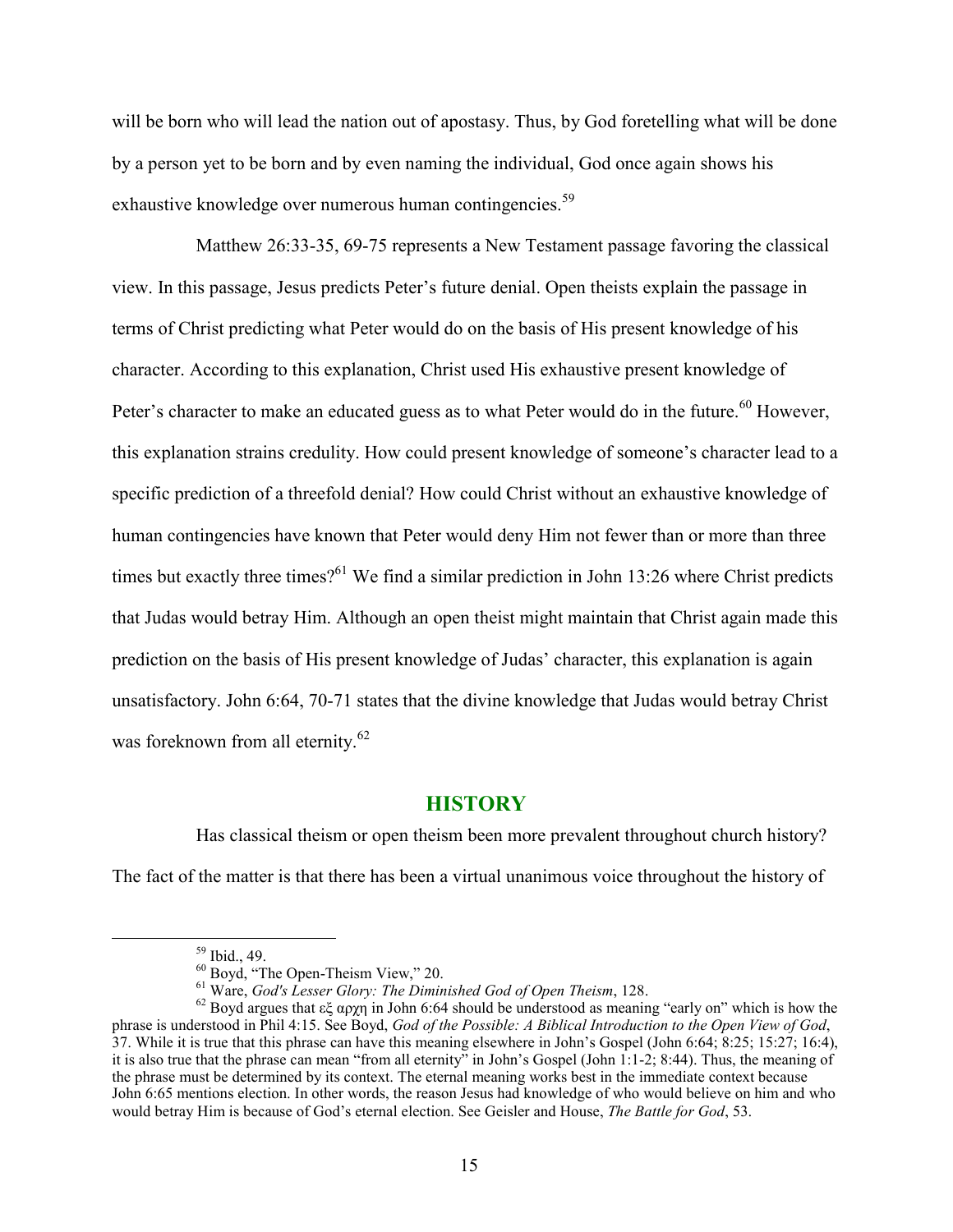the church advocating God's exhaustive foreknowledge.<sup>63</sup> On the other hand, there have been a few voices appearing intermittently throughout church history advocating the openness understanding of foreknowledge. However, after carefully examining these voices, Erickson, Geisler, and House conclude that they are either 1. outside the mainstream of Christianity, 2. not Christians at all, 3. heretics, 4. not theologians but rather philosophers, psychologists or scientists, 5. obscure or unnoticed theologians, or 6. individuals who appear late in church history.<sup>64</sup>

How do open theists justify their view against this historical backdrop? They advance two arguments. First, they claim that an open view of divine foreknowledge is orthodox because no ecumenical creed has ever condemned it or issued an article on it.<sup>65</sup> However, the reason that no ecumenical creed ever issued an article of faith on divine foreknowledge is because there was no need. The issue was never vigorously challenged. The near unanimous voice of church history supports the classical view. As an example of this point, there were several statements of faith drawn up to address doctrinal controversies at the close of the twentieth century. These statements made no mention of Christ's humanity. The reason for this absence is not because the framers of those statements did not believe in that specific doctrine but rather because that particular doctrine was not being challenged at the time.<sup>66</sup>

Second, open theists maintain that it should not be surprising to find sparse support for the openness view in church history because the church has been misreading Scripture for the last two thousand years. Because the church has approached Scripture through the lens or

<sup>&</sup>lt;sup>63</sup> Geisler and House, *The Battle for God*, 87-109.

 $64$  Erickson, What Does God Know and When Does He know It?: The Current Controversy Over Divine Foreknowledge, 111-31, 248; Geisler and House, The Battle for God, 64.

 $^{65}$  Boyd, God of the Possible: A Biblical Introduction to the Open View of God, 116.

<sup>&</sup>lt;sup>66</sup> Erickson, What Does God Know and When Does He know It?: The Current Controversy Over Divine Foreknowledge, 249. This creedal argument is shallow in other respects as well. Some creeds and confessions do indirectly address the openness debate by referring to God's omniscience. See Geisler and House, The Battle for God, 304-05. Furthermore, it is incorrect to argue that only what the creeds say can be used as a test for orthodoxy. Although most would include the divine authority of the Scripture as one of the essential orthodox doctrines, the creeds do not address this issue. Geisler and House, *The Battle for God*, 167.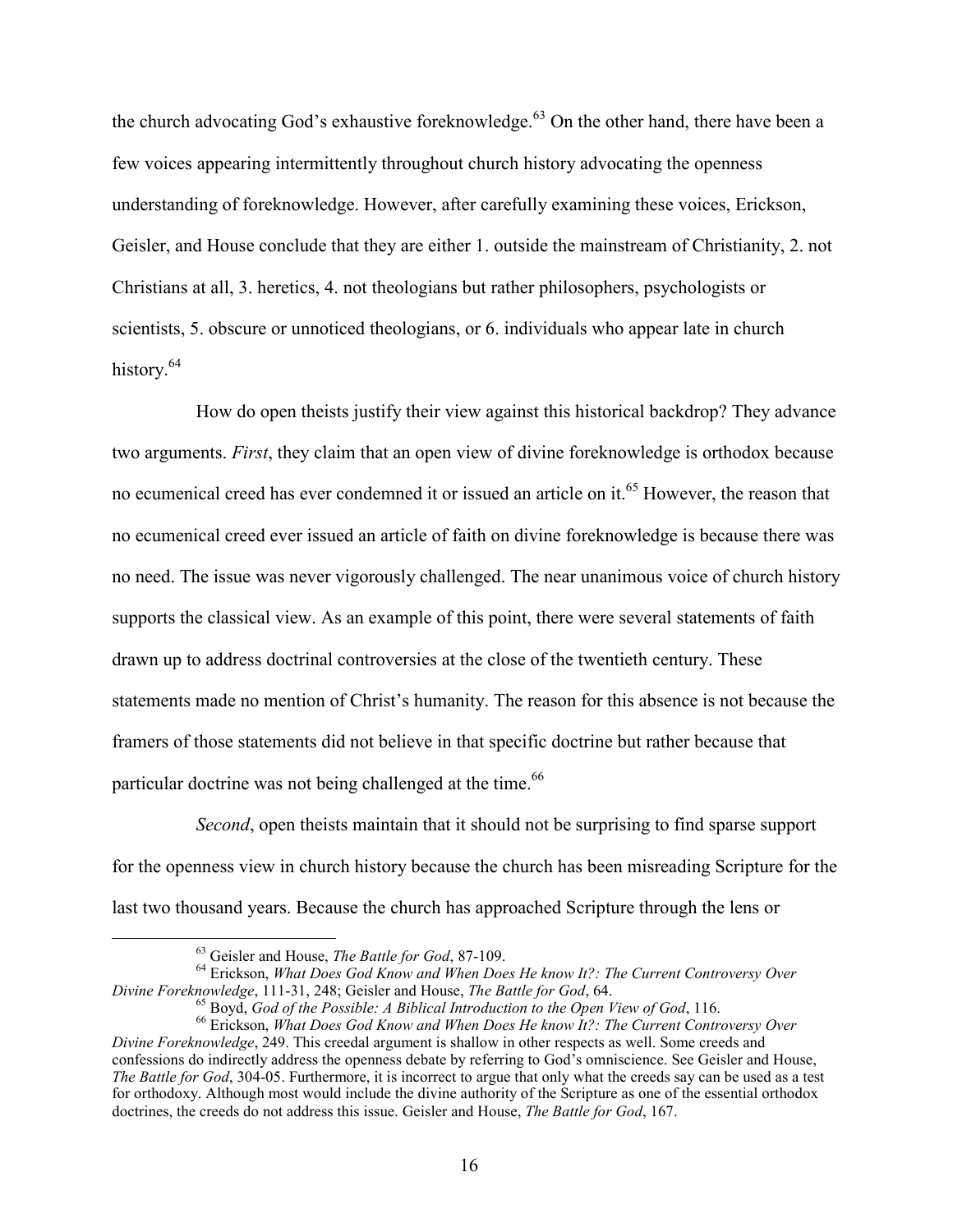preunderstanding of Greek philosophy that looks for that which is stable and reliable, it has failed to understand God's true nature by treating anthropomorphically what should be understood literally. Because the church fathers were under the spell of Greek philosophy when they constructed their theological systems, the church's doctrine of God has reflected more of a philosophical understanding rather than a biblical one.<sup>67</sup> Thus, open theists see themselves as leaders of a new reformation similar to the protestant reformation led by Luther and Calvin. In other words, open theists see themselves as leading the church away from its philosophical presuppositions and back to the literal word of God.

However, classical theists find dubious the idea that the church has been held hostage by Greek philosophy. The church fathers stressed biblical support for their theology rather than mere philosophical argumentation. Observing the frequency that the church fathers quoted the Bible in their writings evidences this fact. According to Geisler and Nix, the church fathers quoted the New Testament alone more than thirty-six thousand times. Their writings only omit eleven verses.<sup>68</sup> The fathers also expressly rejected the following Greek philosophical ideas: prebirth life of the soul, eternality of the universe, denial of the resurrection, polytheism, and reincarnation.<sup>69</sup> Ironically, it is actually the open theists who have incorporated vast amounts of philosophical ideas into their theology.<sup>70</sup> They demonstrate a kind of "chronological snobbery" in that they reject earlier philosophical notions while embracing later ones.<sup>71</sup> Open theist Hasker admits as much when he says, "It is apparent from the historical survey that philosophy bears

 $^{67}$  John Sanders, "Historical Considerations," in The Openness of God: A Biblical Challenge to the Traditional Understanding of God (Downers Grove: Intervarsity, 1994), 59-60; Pinnock, "Systematic Theology," 117; Boyd, God of the Possible: A Biblical Introduction to the Open View of God, 115.

 $^{68}$  Norman Geisler and William Nix, *General Introduction to the Bible* (Chicago: Moody, 1986), 431.

<sup>&</sup>lt;sup>69</sup> Geisler and House, The Battle for God, 90.

 $70$  Erickson, What Does God Know and When Does He know It?: The Current Controversy Over

Divine Foreknowledge, 147-161. Some of open theism's philosophical components have already been demonstrated throughout this paper. Open theism's emphasis upon libertine freedom, the problem of evil, and interpretive centers all represent philosophical concepts that open theist's have incorporated into their "exegetical" process.

<sup>&</sup>lt;sup>11</sup> Ibid., 253; Geisler and House, *The Battle for God*, 165.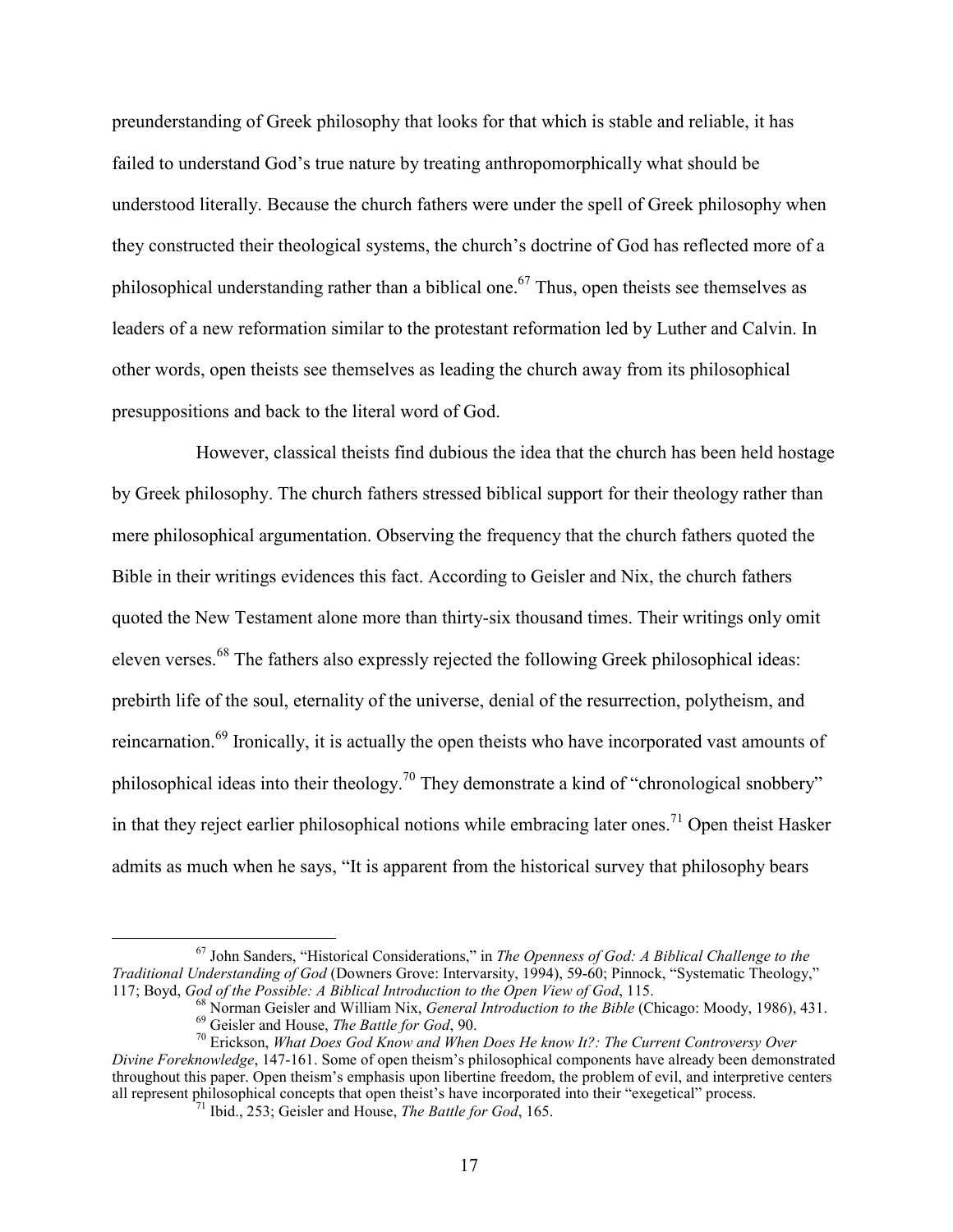part of the blame for obscuring the biblical conception of God, so it is fitting that philosophy should also have a part in the work of restoration."<sup>72</sup>

### **PRACTICAL RAMIFICATIONS**

What are the practical ramifications of openness theology? Is its impact on daily Christian life positive or negative? I believe openness theology damages the daily walk of the believer in at least four ways. *First*, openness theology negatively impacts prayer. If open theism is correct, then believers will lose confidence in God's ability to wisely answer prayer since He does not know the future. The irony of this point is that an improved prayer life appears to be one of the motivations behind open theism because of it emphasis on the capacity to change God's mind through prayer. However, the other side of the coin is the chilling effect that openness theology will have on daily prayer if believers lose confidence in God's ability to wisely answer prayer because of limitations on His foreknowledge.<sup>73</sup>

*Second*, if open theism is correct then believers will also lose confidence in God's guidance. One of the ways God guides us is to prepare us for what the future holds. The events taking place in our lives today prepare us for tomorrow's ministry opportunities and trials. Yet this guidance concept is abrogated to the extent that our futures are unsettled in the mind of God. How can God bring events into my life today to prepare me for what tomorrow holds if God really does not know what tomorrow holds.<sup>74</sup>

*Third*, open theism undermines Christian worship. Jesus said that we are to worship the Lord in spirit and truth (John 4:24). Worshipping the Lord in truth means worshipping God as He is and how He has revealed Himself rather than how we want Him to be. When one of

<sup>&</sup>lt;sup>72</sup> William Hasker, "A Philosophical Perspective," in *The Openness of God: A Biblical Challenge to* the Traditional Understanding of God (Downers Grove: Intervarsity, 1994), 126.

 $^{73}$  Erickson, What Does God Know and When Does He know It?: The Current Controversy Over Divine Foreknowledge, 204-12.

 $\frac{74}{7}$  Perhaps an open theist would respond to the charges that openness theology undermines the believers confidence in answered prayer and divine guidance by noting that God's exhaustive knowledge of the present as well as His omnipresence are sufficient for God to adequately answer prayer and guide believers.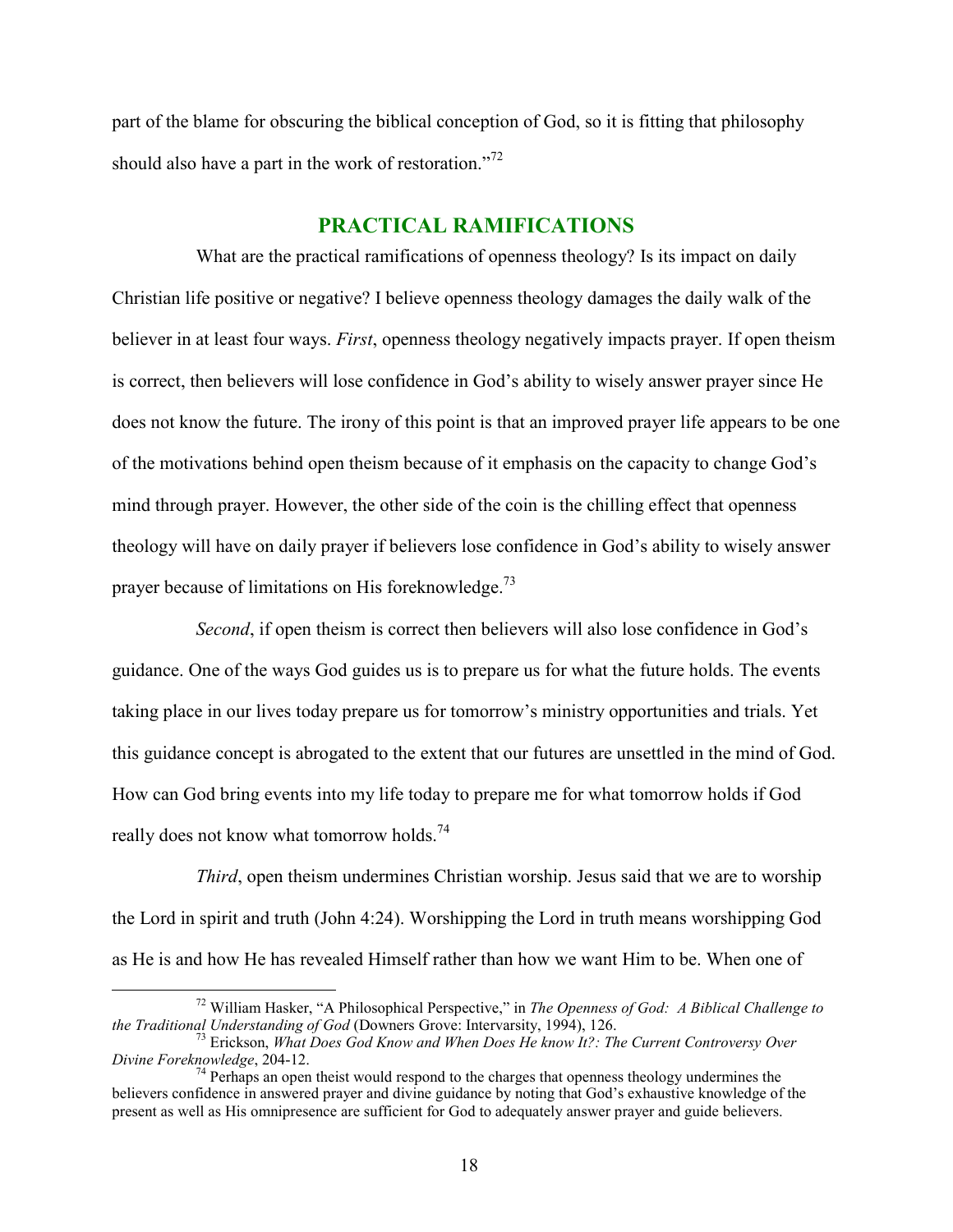God's attributes that we find more attractive is magnified and another attribute that we find less desirable is suppressed, then we are not worshipping God as He is and how He has revealed Himself. Rather, we are worshipping a god of our own making. In essence, we have created our own golden calf. This is exactly what openness theology does with its insistence on interpretive centers and controlling metaphors, which have the net effect of magnifying God's love at the expense of His foreknowledge. A warped view of God has a deleterious effect on Christian worship because it inhibits our capacity to worship in truth.

*Fourth*, open theism undermines our confidence in Scripture. If God's prophecies contain mistakes and are fulfilled in a less than perfect manner, then perhaps there are other mistakes or errors in Scripture. If God's prophetic word is sometimes wrong, then perhaps other items that He has spoken about in His word are erroneous as well. Thus, open theism, with its emphasis upon failed prophecies, plays a role in undermining the believer's confidence in God's written word.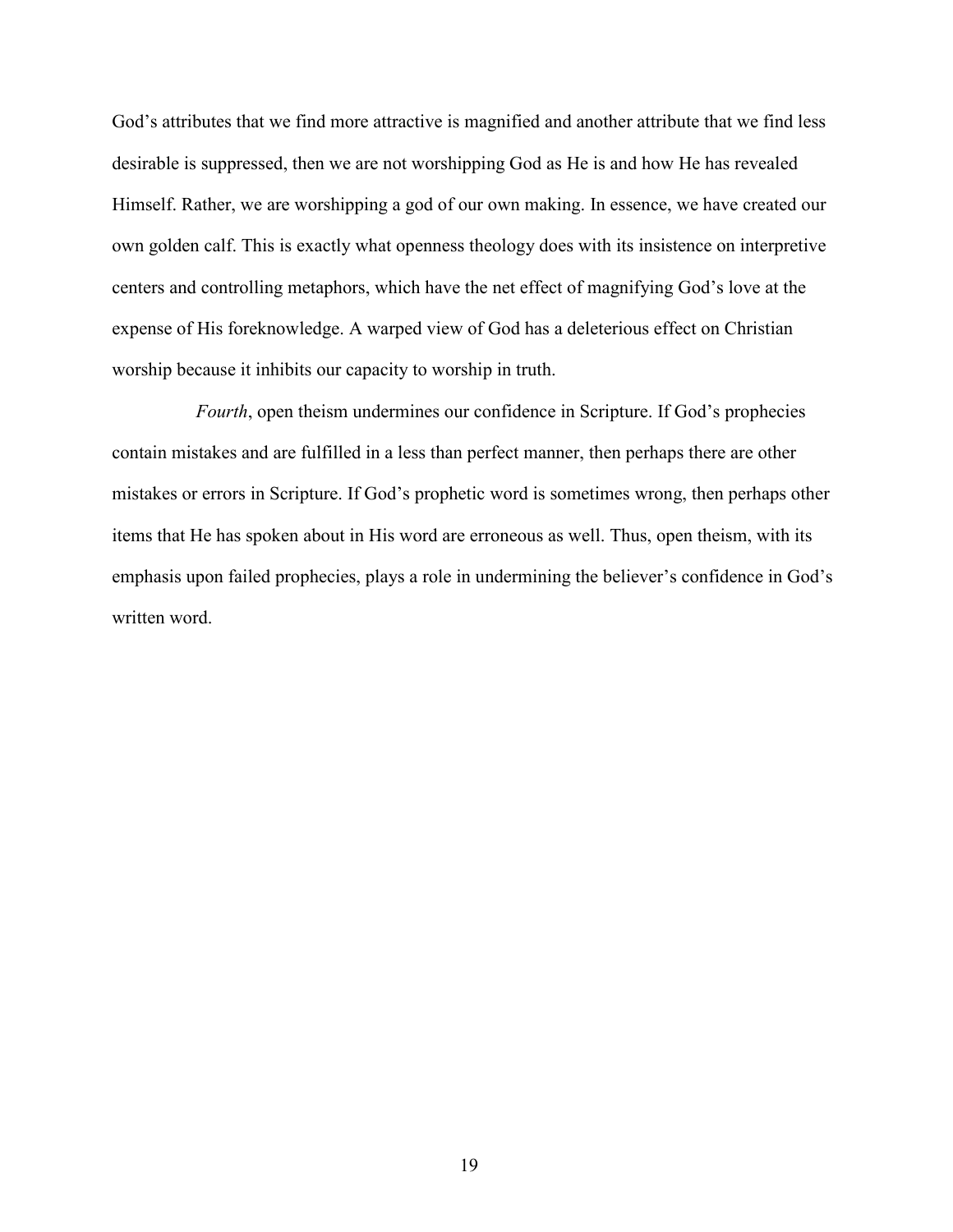#### **BIBLIOGRAPHY**

Boyd, Gregory. God of the Possible: A Biblical Introduction to the Open View of God. Grand Rapids: Baker, 2000.

"The Open-Theism View." In Divine Foreknowledge: Four Views, ed. James K. Beilby. Downers Grove: Intervarsity, 2001.

. "Christian Love and Academic Dialogue: A Reply to Bruce Ware." Journal of the Evangelical Theological Society 45, no. 2 (June 2002): 233-43.

- Edgar, Thomas. Satisfied by the Promise of the Spirit: Affirming the Fullness of God's Provision for Spiritual Living. Grand Rapids: Kregel, 1996.
- Erickson, Millard. What Does God Know and When Does He know It?: The Current Controversy Over Divine Foreknowledge. Grand Rapids: Zondervan, 2003.

Geisler, Norman, and H. Wayne House. The Battle for God. Grand Rapids: Kregel, 2001.

Geisler, Norman, and William Nix. *General Introduction to the Bible*. Chicago: Moody, 1986.

- Hasker, William. "A Philosophical Perspective." In The Openness of God: A Biblical Challenge to the Traditional Understanding of God. Downers Grove: Intervarsity, 1994.
- Keil, C. F. and F. Delitzsch. Commentary on the Old Testament. Vol. 1, The Pentateuch. Peabody: Hendrickson, 2001.

Parunak, H. Van Dyke. "A Semitic Survey of NHM." Biblica 56, no. 4 (1975): 512-32.

Pinnock, Clark. "Systematic Theology." In The Openness of God: A Biblical Challenge to the Traditional Understanding of God. Downers Grove: Intervarsity, 1994.

*Most Moved Mover: A Theology of God's Openness. Grand Rapids: Baker, 2001.* 

. "There is Room for Us: A Reply to Bruce Ware." Journal of the Evangelical Theological Society 45, no. 2 (June 2002): 213-19.

Price, Walter. In The Final Days. Chicago: Moody, 1977.

- Rice, Richard. "Biblical Support for a New Perspective." In The Openness of God: A Biblical Challenge to the Traditional Understanding of God. Downers Grove, 1994.
- Sanders, John. "Historical Considerations." In The Openness of God: A Biblical Challenge to the Traditional Understanding of God. Downers Grove: Intervarsity, 1994.

. The God Who Risks: A Theology of Providence. Downers Grove: Intervarsity, 1998.

. "Be Wary of Ware: A Reply to Bruce Ware." Journal of the Evangelical Theological Society 45, no. 2 (June 2002): 221-31.